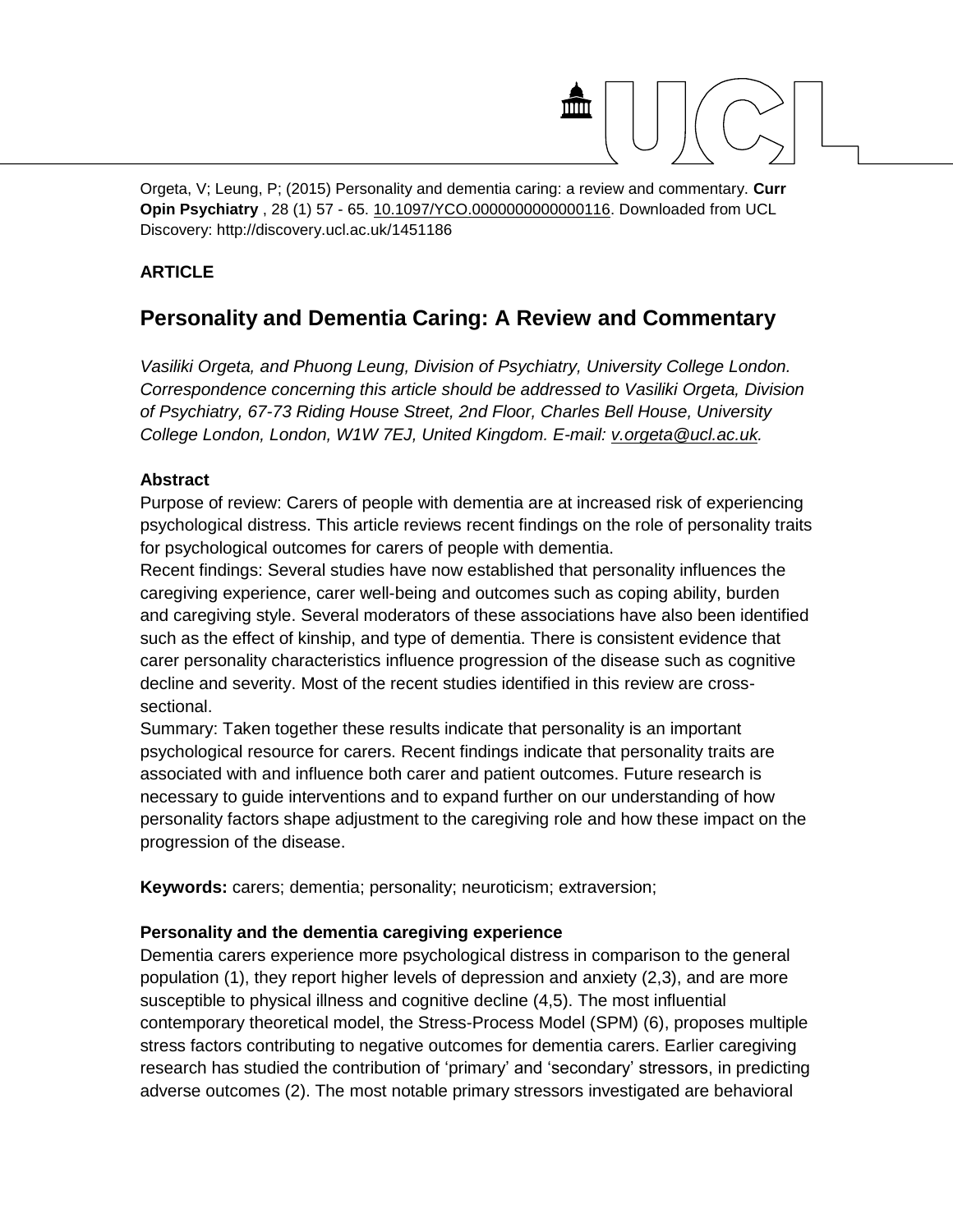and psychological symptoms of dementia (BPSD), whereas 'secondary stressors', or 'background factors' are gender, culture and intraindividual variables such as carers' coping style (7,8).

Later caregiving research has explored why carers under similar circumstances show such great variability in their ability to adapt to caregiving stressors. The Stress-Diathesis Model of psychopathology (9), posits that variability in outcomes for carers experiencing similar stressors is related to underlying personality dispositions making them more vulnerable towards negative outcomes. There is indeed increasing evidence that individual differences in personality may affect how carers experience and respond to the caregiving role (10).

Although personality has numerous dimensions, most consider personality as a set of traits that are consistent and enduring individual‐level differences, associated with specific patterns of thoughts, feelings and actions (11). Within the context of the five‐factor taxonomy of personality, neuroticism is the most extensively studied personality trait in dementia caregiving research (10). High levels of neuroticism in dementia carers predict higher perceived stress (12), limited access to social support (13), worse physical heath (14), and higher depressive symptoms both cross-sectionally (15) and over time (16). On the contrary carers scoring high in extraversion and agreeableness experience lower depressive symptoms and burden (17). Research focusing on the influence of central personality traits has identified that carer extraversion and neuroticism are predictive of outcomes for the person with dementia, such as desire to institutionalise (18), and rate of functional decline (19).

This review aims to provide a summary of recent studies investigating the role of personality traits in dementia caregiving and how these influence the course of the caregiving role, by identifying possible future research directions.

# **Methods**

We searched electronic databases (pubmed, medline, PsycInfo) within the period of April 2013 to July 2014 using the following terms: carer, dementia, personality, sense of coherence, self-efficacy, mastery, coping, resilience, sense of competence, self-esteem and optimism. We excluded studies that reported qualitative findings, those not published in English, or not reporting original investigations or the use of standardised instruments.

# **Results**

The search revealed a total of 235 articles. Of these 43 were eligible for analysis (1 in trait emotional intelligence, 3 on personality, 2 on sense of coherence, 12 on coping, 12 on self-efficacy, 2 on optimism, 2 on generalised expectancies and locus of control, 7 on mastery, 1 in sense of competence, and 1 in self-esteem. The questionnaires that were used in these studies appear in Table 1.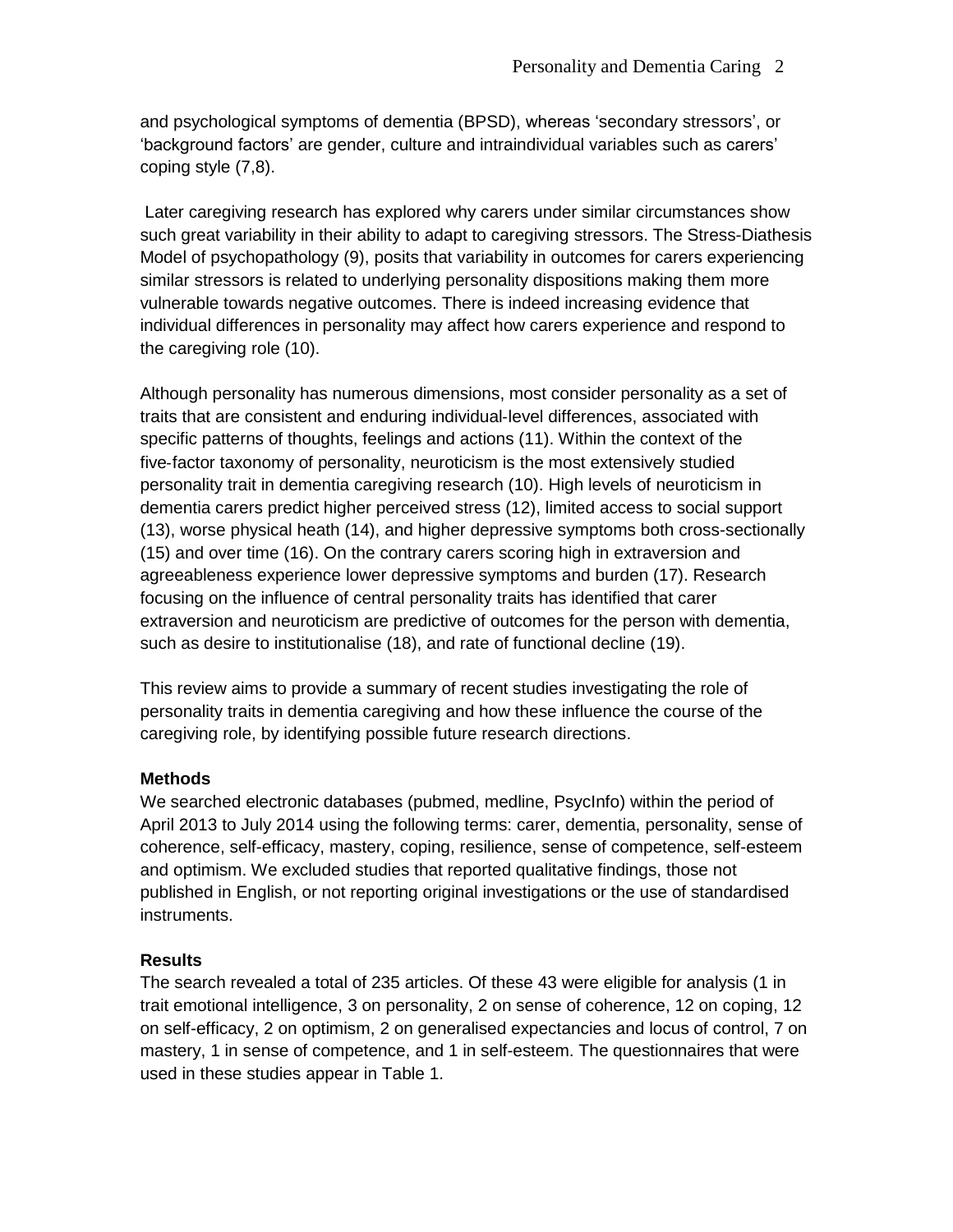### **The five-factor taxonomy model of personality**

Two recent studies have examined the association between personality traits and carer outcomes. A study investigating the association of caregiver burden with personality traits using the NEO-FFI in 33 dementia carers, found that high neuroticism and lower levels of extraversion predicted higher burden, whereas neuroticism was positively associated with depression and both trait and state anxiety (20) \*. These findings indicate that proneness toward negative emotionality manifested by high neuroticism affects both burden and psychological morbidity in carers, whereas being highly extroverted may act as a protective factor.

In a cross-sectional mail survey of 148 family carers, personality traits measured by the BFI were correlated with caregiving style adopted. Carers being more respectful, supportive and personalised in their care (high quality care) had higher levels of agreeableness, conscientiousness, openness, and neuroticism, whereas greater levels of extraversion were associated with more controlling and withdrawing styles of caring (low quality care) (21) \*\*. These results suggest that although extraversion is linked to positive experiences in caring, this specific trait may also be predictive of difficulties with the caregiving role (22), whereas traits such as agreeableness may make carers more responsive, and respectful of their relative's autonomy. Conscientiousness on the other hand reflecting the extent to which a person is well-organised, possesses a strong sense of purpose, and openness for new experiences, may promote a more stimulating caregiving environment.

### **Trait emotional intelligence**

A study of 203 family carers in the UK, exploring the association between anxiety symptoms and trait EI measured by the TEIQue-SF, found that carers reporting low levels of trait EI were more likely to experience anxiety symptoms, and higher burden. Trait EI was a significant predictor of anxiety symptoms after controlling for levels of burden, depression, and coping style, indicating that differences found even at lower levels of personality hierarchies can differentiate carers vulnerable to negative outcomes  $(23)$  \*\*.

# **Self-efficacy**

Self-efficacy beliefs representing carer's views of their ability to successfully master caregiving tasks, have long been considered an important resource in dementia caregiving research. Recent studies have examined the association of general and domain-specific self-efficacy with several carer outcomes cross-sectionally and within the context of interventions. In a study examining self-efficacy beliefs in 99 Chinese carers of people with Alzheimer's disease, self-efficacy for controlling upsetting thoughts was inversely associated with the prediction of burden and positively with experiencing positive gains, indicative of the predictive value of domain specific versus general selfefficacy beliefs (24) \*.

The potential mediating role of self-efficacy in caregiver distress was examined in a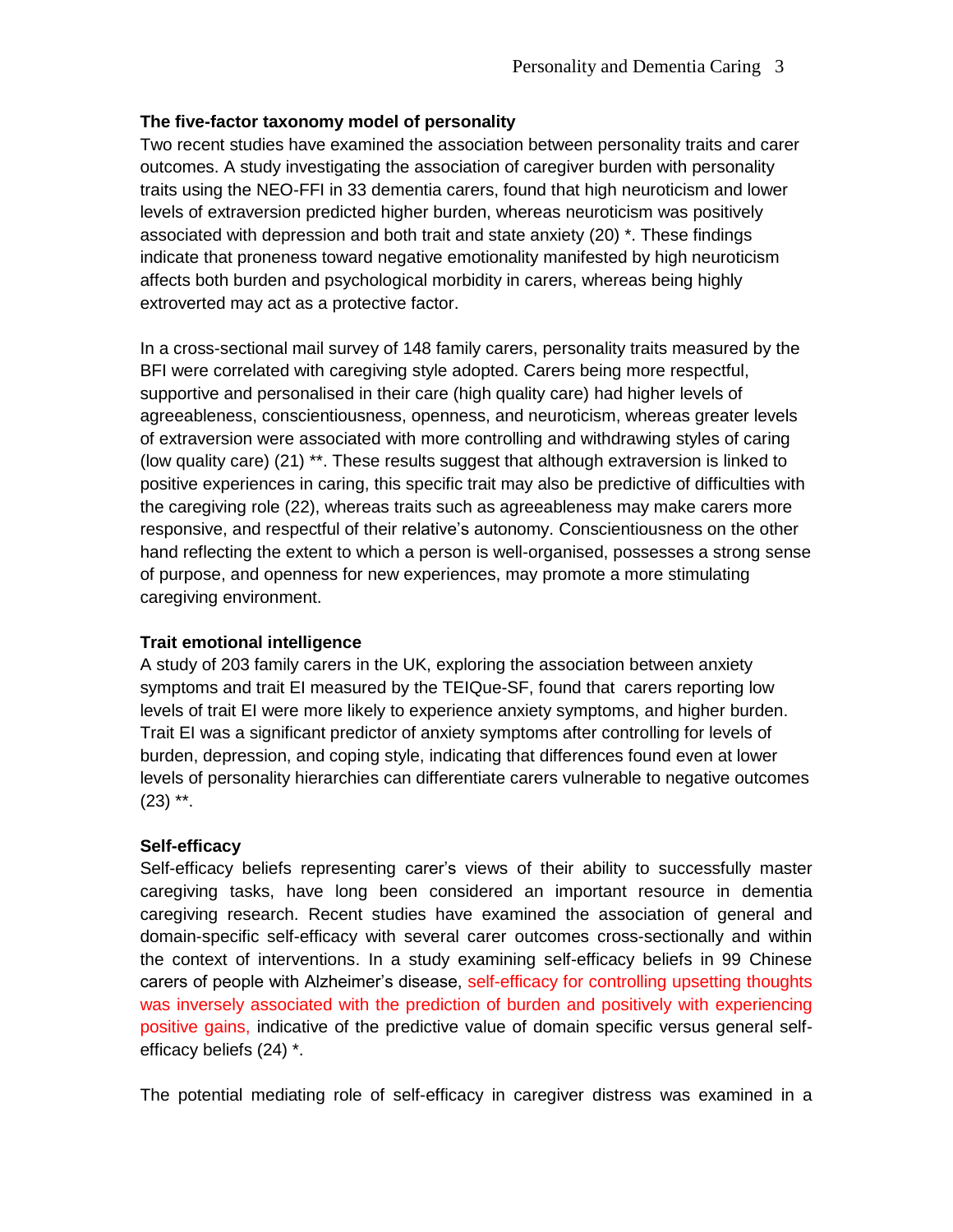study of 196 Chinese carers. Self-efficacy in gathering information and managing caregiver distress partially mediated the effect of positive social interaction support on carer mental health. Self-efficacy beliefs specific to managing caregiver distress were also found to partially mediate the relationship between carer's mental health and frequency of BPSD (25) \*. In a similar study investigating the moderating and mediating role of self-efficacy between the relation of subjective burden and BPSD and that of burden and accessing social support, self-efficacy beliefs moderated the relationship between subjective burden and both BPSD and social support, whereas self-efficacy fully mediated the effect of social support on carer burden (26) \*.

In a study investigating determinants of burden in 465 carers of older adults with cognitive impairment, higher self-efficacy for managing behavioral symptoms was associated with less burden experienced by carers at time of hospitalization (27) \*. A community-based study exploring determinants of suicidal ideation in dementia carers found that lower levels of self-efficacy beliefs in the use of community resources predicted an increase in the experience of suicidal thoughts (28) \*\*, whereas higher general perceived self-efficacy, was associated with increasing age, better psychological health and greater use of positive reframing in 84 carers of people with dementia in Singapore (29) \*. Given that self-efficacy is based on experiences about the effects of one's actions in specific situations, domain-specific beliefs may be more predictive of carer behaviors and emotional states compared to general beliefs of agency (30).

### **Interventions targeting self-efficacy**

Several studies have incorporated self-efficacy as an outcome measure of evaluation of psychosocial interventions supporting carers of people with dementia. These range from pilot studies testing the feasibility of web-based on-line support groups (31) \*, or specific models of nursing care (32) \*. A pilot study involving 38 dementia carers investigated the effectiveness of an online CBT-based intervention in improving self-efficacy using a prepost evaluation design. Although self-efficacy did not improve, those caring for people with moderate to severe dementia, experienced higher self-efficacy in controlling upsetting thoughts (33) \*.

In two recent Randomised Controlled Trials (RCTs), a telephone CBT-based psychoeducational intervention (34) \*\* and an individualised home-based training program for managing behavioral symptoms (35) \*\*, improved self-efficacy for gaining respite and general self-efficacy beliefs respectively, in comparison to usual care. Selfefficacy is currently being tested as an outcome in an ongoing trial examining the effectiveness of a telephone-based psychoeducational intervention for highly distressed carers (36) \*\*. These findings on the whole indicate the importance of distinguishing between specific domains of self–efficacy in predicting carer outcomes.

### **Sense of coherence**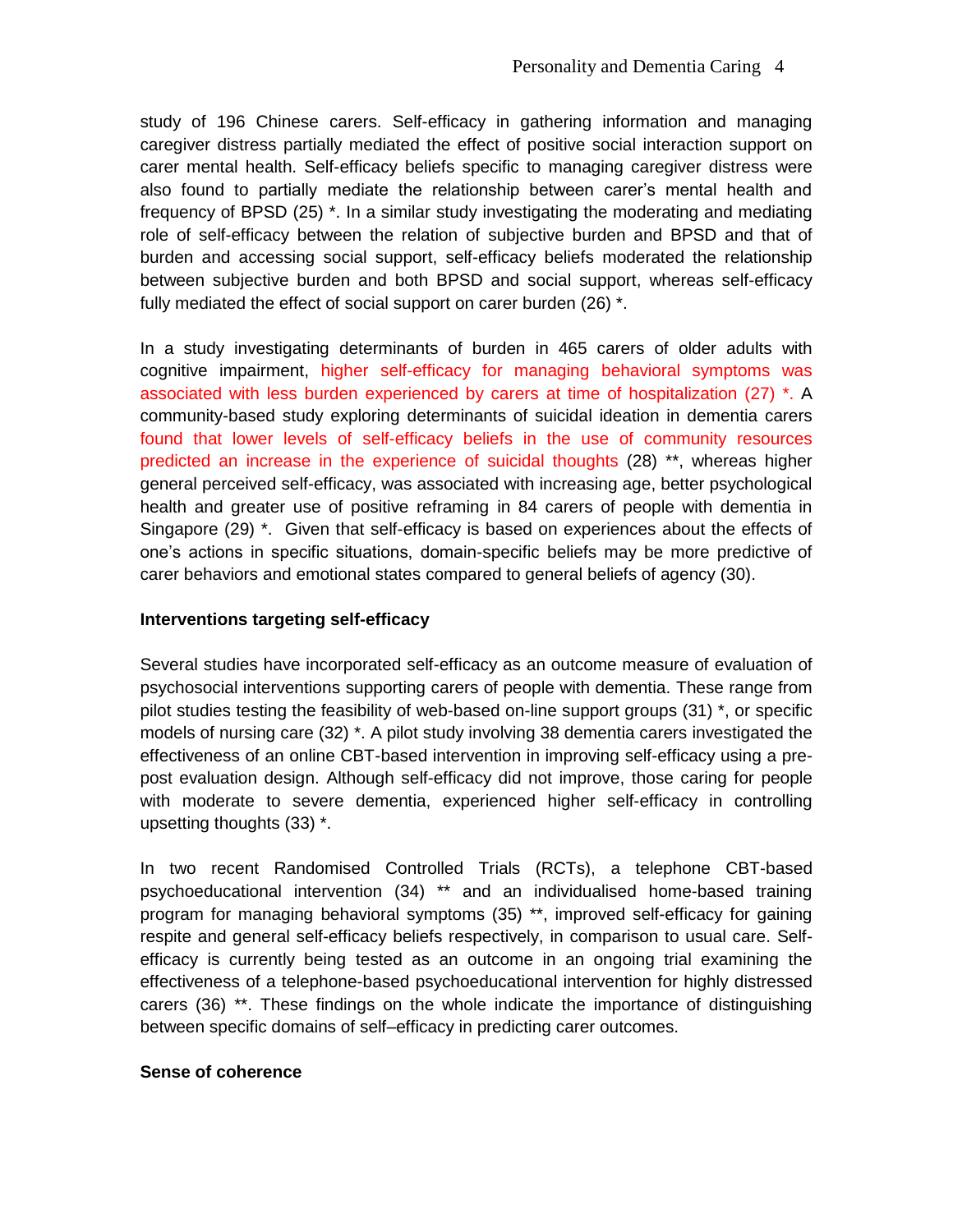Sense of coherence (SOC) is considered an important psychological resource reflecting individuals' capacity to respond to stressful situations (37). A cross-sectional study examining whether sense of coherence mediates the relationship between burden and affective symptoms in a sample of 170 dementia carers, found that carers endorsing high levels of SOC reported lower levels of anxiety and depressive symptoms, whereas SOC mediated the relationship between caregiver burden and experience of distress (38) \*. SOC may also be a strong predictor of personal (personal strain) as opposed to role overload (role strain) aspects of burden (39) \*.

### **Mastery**

Two studies have recently examined whether perceptions of mastery are influenced by the different stages of the caregiving process. In a longitudinal investigation of placement-related changes in global personal mastery appraisals in 271 dementia carers, placement of the person with dementia was associated with decreases in mastery immediately after placement but increases during the first year of nursing care, indicating that psychological resources change even in the period of post-caring (40) \*\*. Short term changes in perceived mastery and their association to depressive symptoms and physical health was examined in a cross-sectional study of 74 dementia carers. Mastery specific to the caregiving role as opposed to global perceptions increased over a period of 8-weeks and was a significant predictor of physical health at baseline (41) \*. These studies provide further support for the independence and differential contribution of global versus caregiving-specific perceptions of mastery.

### *Interventions targeting mastery*

Mastery has been examined as an outcome in recent studies evaluating psychosocial support interventions for dementia carers, such as testing the feasibility of online community support groups (42) \*, and interventions targeting problem-solving skills (43) \*. In a recent RCT, an integrated educational-based skills intervention incorporating cognitive rehabilitation for the person with dementia, significantly increased carer mastery, in comparison to usual care (44) \*\*. Personal mastery is currently studied as a modifying variable in an RCT investigating the effectiveness of an online psychoeducational intervention aimed at reducing carer depressive symptoms (45) \*\*.

# **Coping**

There is now consistent evidence that use of specific coping strategies predicts psychological morbidity in dementia carers, with greater use of dysfunctional coping and less use of acceptance and emotional support being strong predictors of both anxiety and depressive symptoms at least cross-sectionally (46) \*\*. Use of dysfunctional coping is predictive of presence of suicidal thoughts in dementia carers (28) \*\*, whereas several studies emphasise the importance of wishful thinking, an avoidance based coping strategy that predicts poor quality of care (21) \*\*. For example, self-reported use of wishful thinking predicts carers' depressive affect (47)<sup>\*</sup>, frequency of care recipient disruptive behaviors such as aggression, and carers' ability to cope with depressive symptoms experienced by the person with dementia (48) \*. A study involving 61 carers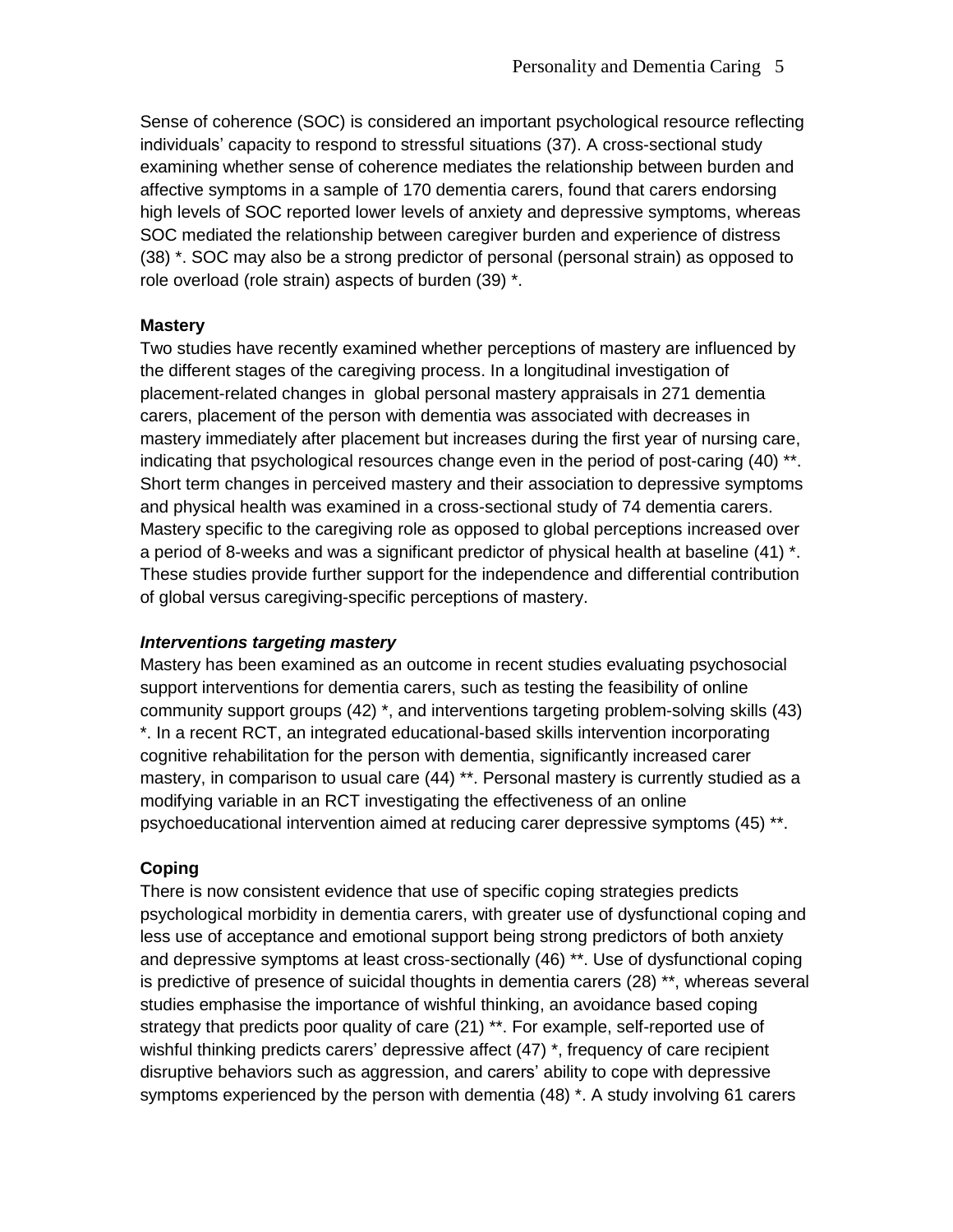of people with frontotemporal dementia exhibiting BPSD, found that emotion-focused coping was a significant predictor of carer mental health (49) \*.

### *Interventions targeting coping*

Coping strategies have recently been examined as a potential mediator of effectiveness of a coping strategies-based intervention, shown to be effective in decreasing carer depressive symptoms (50) \*\*. In a follow-up study of this RCT the authors examined whether emotion-focused coping mediated the relationship between intervention effects and carer psychological morbidity. Reductions in depressive symptoms were mediated by increased use of emotion-focused coping only in carers meeting diagnostic criteria for depression at baseline, indicating that coping mechanisms are important determinants of treatment efficacy and their use may depend on carer baseline psychological distress  $(51)$   $*$ .

#### **Optimism, generalised expectancies of control and self-esteem**

Two recent studies have examined the influence of optimism, in predicting carer outcomes. A study examining whether optimism mediates the relationship between carers' physical health and experience of anger in a sample of 108 dementia carers, showed that optimism predicted levels of vitality and angry reactions, and partially mediated the relationship between anger and vitality (52) \*, indicating that holding a general expectation of favorable outcomes for the future may protect carers from the effects of anger on physical health. In a cross-sectional survey of suicidal ideation in 120 family carers living in Australia and the USA, self-reported optimism differentiated carers who have contemplated suicide versus those who have never experienced suicidal thoughts (28) \*\*.

A recent study investigating the association between grounded optimism and external locus of control in the context of decision to use dementia care services in a Spanish sample of 130 family carers, found that those with higher levels of expectancies for success, combined with high self-efficacy and an internal locus of control, were more likely to report use of these services (53) \*. These findings suggest that carers' optimism may protect them from the negative effects of stress related to caregiving and therefore more likely to maintain home care. In a Norwegian study of 230 dementia carers locus of control was the strongest predictor of burden after controlling for frequency of BPSD (54) \*. A community-based study conducted in the USA, investigating predictors of physical violence in dementia caregiving dyads, found that carers reporting higher levels of selfesteem were less likely to engage in violent behaviour towards their relative (55) \*\*.

### **Outcomes for the person with dementia**

Recent studies have examined whether caregiver personality traits could be predictive of outcomes in the person with dementia. In a cross-sectional study of 80 primary carers of people with dementia examining whether specific coping strategies are independently associated with BPSD, use of disengagement coping was independently contributing to the prediction of both frequency and severity of BPSD, providing further support for the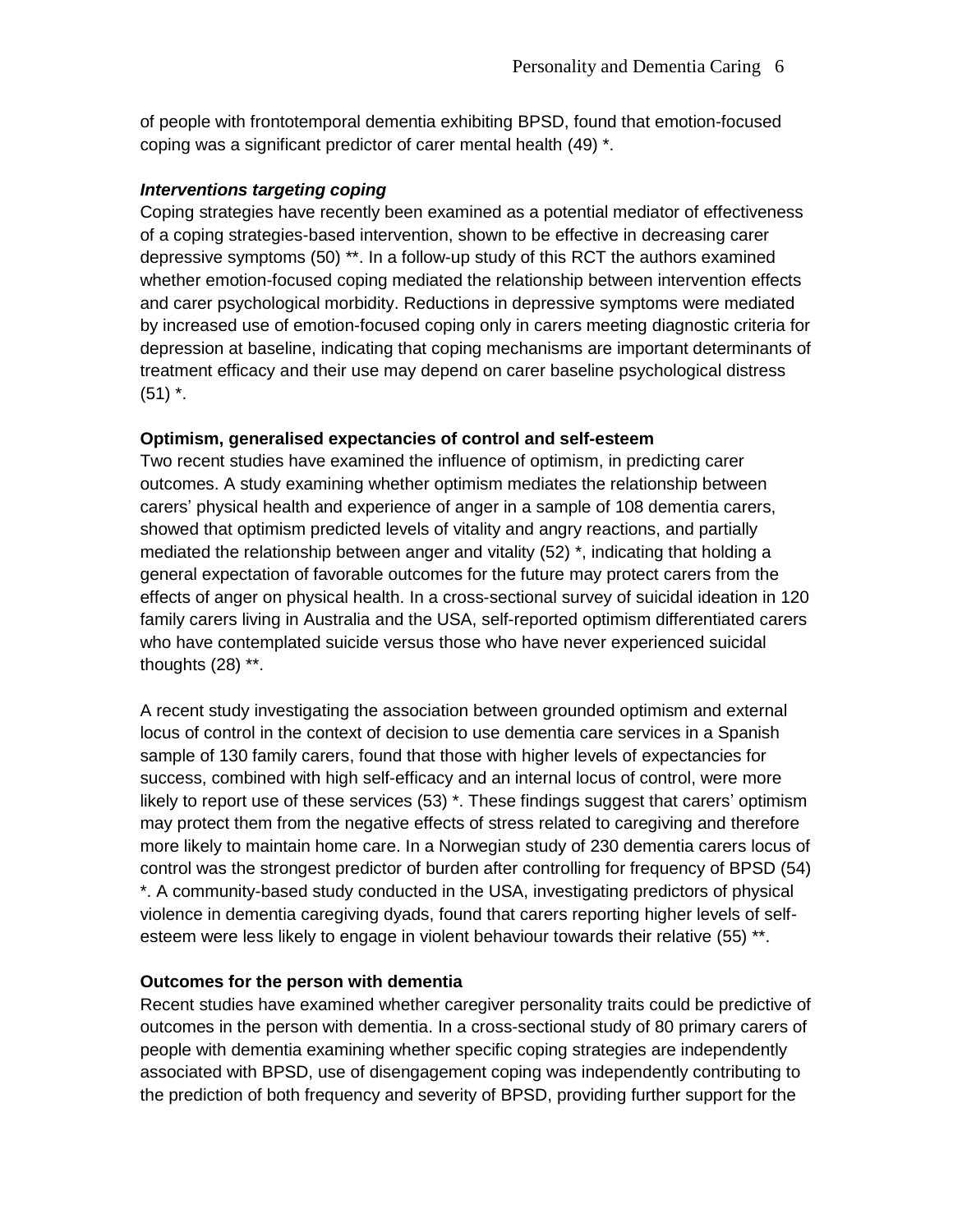notion that carer psychological resources such as coping influence outcomes for people with dementia and specifically BPSD pathology (56) \*.

Further evidence for the influence of personality traits for care recipient outcomes comes from the longitudinal prospective cohort Cache County Dementia progression study. In this population-based sample, carer neuroticism, measured by the NEO-FFI, predicted faster cognitive decline in the person with dementia, specifically for adult-child carers, whereas higher levels of extraversion were predictive of slower decline in this subgroup (57) \*\*. A study using data from the same sample showed that greater use of problem-focused coping and counting blessings in carers, predicted slower cognitive decline in the person with dementia, whereas seeking social support was predictive of slower dementia severity (58) \*\*.

In line with transitive theoretical models on dyadic influences of caregiving (59), these results indicate that personality traits in family carers can modify the progression of the disease. In a recent longitudinal study, sense of competence in carers but not BPSDrelated distress, was the strongest predictor of institutionalisation for both late and young onset dementia (60) \*, indicating that targeting psychological resources is valuable and can decrease risk of institutionalisation for people with dementia.

# **Moderator variables**

The effects of neuroticism and extraversion on the person's with dementia cognitive decline are moderated by kinship relationship, with effects reported for adult child carers but not spousal caregivers (57) \*\*. An effect of kinship status has also been found to moderate levels of SOC with spousal carers endorsing higher levels compared to adult children (38) \*. These findings suggest that adult children may be at more risk of experiencing negative outcomes.

A cross-sectional study of 67 dementia carers, found that although global mastery was associated with depressive symptoms in both wives and daughter caregivers, caregiving mastery was a significant predictor of depressive symptoms only in wife caregivers, indicative that personal resources related to caregiving may be experienced differently in wives versus daughters (61) \*. In at least one study, type of dementia, has been found to moderate self-efficacy for managing behavioural symptoms, whereby carers of people with vascular dementia (VaD) exhibit greater self-efficacy in handling verbally aggressive and non-aggressive behaviours compared to those caring for someone with Alzheimer's disease. Higher self-efficacy in managing behavioural problems was also a strong predictor of mental health in carers of VaD patients but not in carers of people with Alzheimer's disease (62) \*. Furthermore, carer personality characteristics may influence the success of intervention programs with the role of various facets of personality being complex. A recent systematic review of interventions targeting coping and affective symptoms in dementia carers has shown that these simultaneously increase the use of both positive and dysfunctional coping strategies immediately post intervention whilst reducing depressive symptoms at follow-up (63) \*.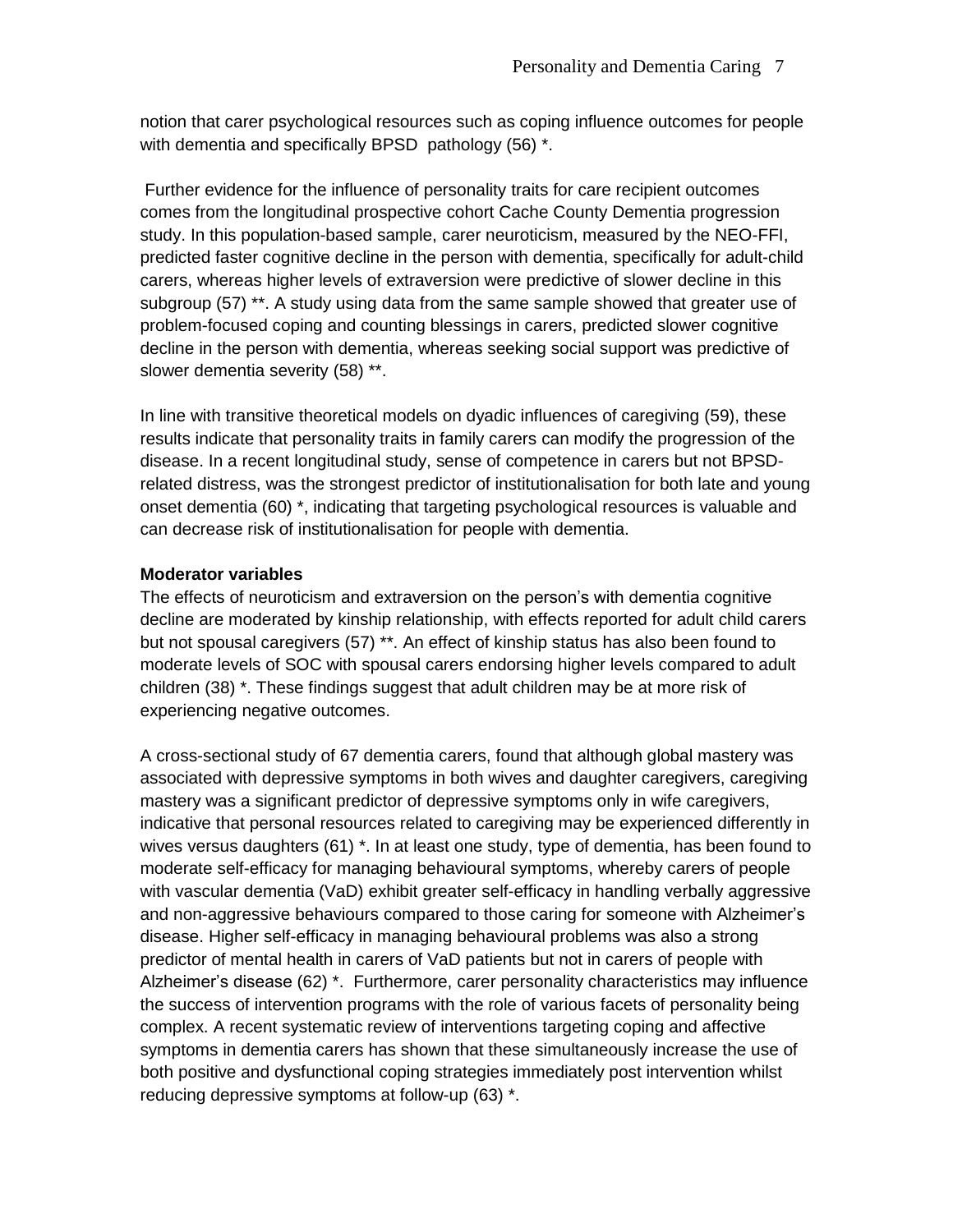### **Comparison with other caregivers**

A study comparing carers of people with and without dementia has found that those caring for older people with physical dependence are more likely to use coping strategies associated with provision of care, cognitive reappraise the situation, and more likely to perceive strategies used as effective in comparison to dementia carers (64) \*. A recent study examined the moderating role of use of religious coping in the association between care recipient functional status and diurnal cortisol salivary responses in African American dementia carers in comparison to controls. The study found that caring for patients with a higher number of BPSD was associated with greater use of positive coping, with the later a strong predictor of higher cortisol responses (65) \*, suggestive of potential negative effects of spirituality on carer well-being.

In a study comparing carers of people with dementia with a demographically similar non carer sample in use of coping, dementia carers used less positive coping overall, exhibited lower levels of self-efficacy for problem solving, greater use of negative coping and higher levels of activity restriction (66) \*. These findings suggest that these differences may place dementia carers more vulnerable and less able to cope with psychological distress.

### **Discussion**

Recent research aimed towards examining the contribution of personality traits in predicting carer outcomes has provided us with a broader understanding of the "caregiving environment" and its variability. This review allows us to conclude that personality variables are consistently associated and predictive of a range of outcomes in dementia carers and that they are of important predictive value in terms of outcomes for people with dementia. The available evidence overall suggests that carers' personality, is meaningfully, and modestly related to caregiver outcomes, with evidence of generally small to moderate effects of personality factors on both carer and person with dementia outcomes.

Although research has grown, most studies still remain correlational in nature, with very few longitudinal data available. Given evidence that longitudinal research reveals stronger personality links with several life outcomes than do cross-sectional studies, future long-term, prospective longitudinal research is needed to understand further the role of personality in influencing outcomes for carers and people with dementia. As personality variables have been consistently associated with affective states, it will be important for future research to take into account such variables. For example state anxiety and depression could be a possible confounder in personality measurement, alongside variability in relation to caregiving relationship, such as caring for a spouse versus caring for a parent with dementia.

The findings of this review suggest that personality traits influence interpersonal behaviours in carers, and may undermine their ability to cope with the caregiving role,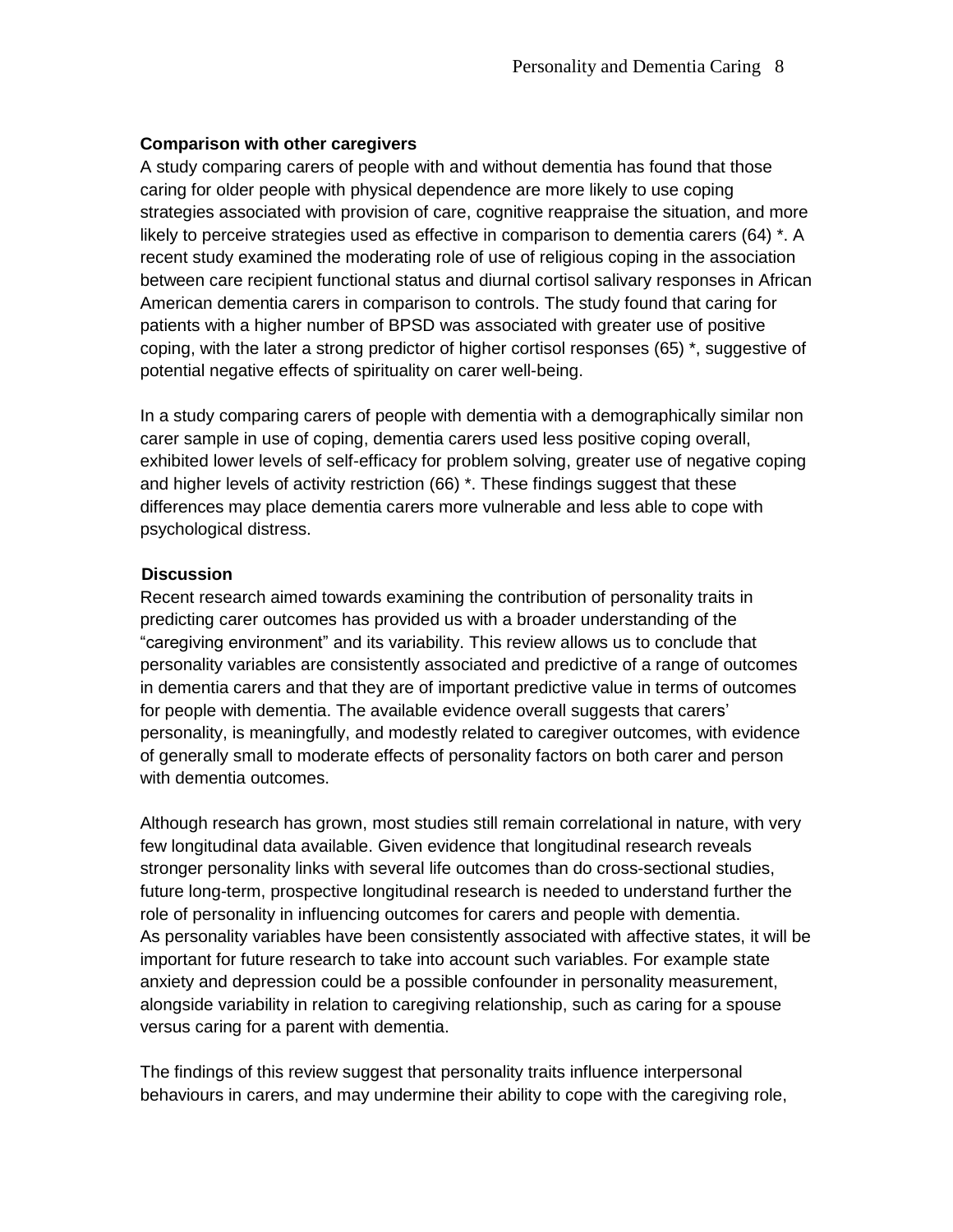such as maintaining positive affective interactions, and less likely to be able to respond to care recipient needs. Facets of personality such as coping and self-efficacy have been the targets of psychosocial interventions on recent trials demonstrating that these mediate reductions in psychological distress for carers who are at increased risk of psychiatric morbidity. Enhancing our understanding of personality determinants will need to inform the development, evaluation and potential effectiveness of psychosocial interventions to benefit both carers and people with dementia.

### **Conclusion**

This article has summarised recent research on how personality traits relate to carer outcomes, and has reviewed recent studies demonstrating direct, indirect and interactive effects of these factors on carer well-being. An important contribution of recent research relates to findings that carer personality characteristics can also influence outcomes for the person with dementia thereby moderating the progression and pathobiology of the disease. Future research using multivariate analyses, and longitudinal designs should be important objectives for future research.

### **Key points**

- Personality traits influence carer outcomes such as emotional well-being and coping
- There is consistent evidence that carer personality characteristics influence the progression and pathology of dementia
- Further research using longitudinal designs will be useful in increasing our understanding of the effects of personality traits on carer and person with dementia outcomes and the most important moderators of these effects

# **Conflicts of Interest:** None

Papers of particular interest, published within the annual period of the review, have been highlighted as:

of special interest \* of outstanding interest \*\*

### **References**

(1) Pinquart M, Sorensen S. Differences between caregivers and noncaregivers in psychological health and physical health: a meta-analysis. Psychol Aging 2003 Jun;18(2):250-267.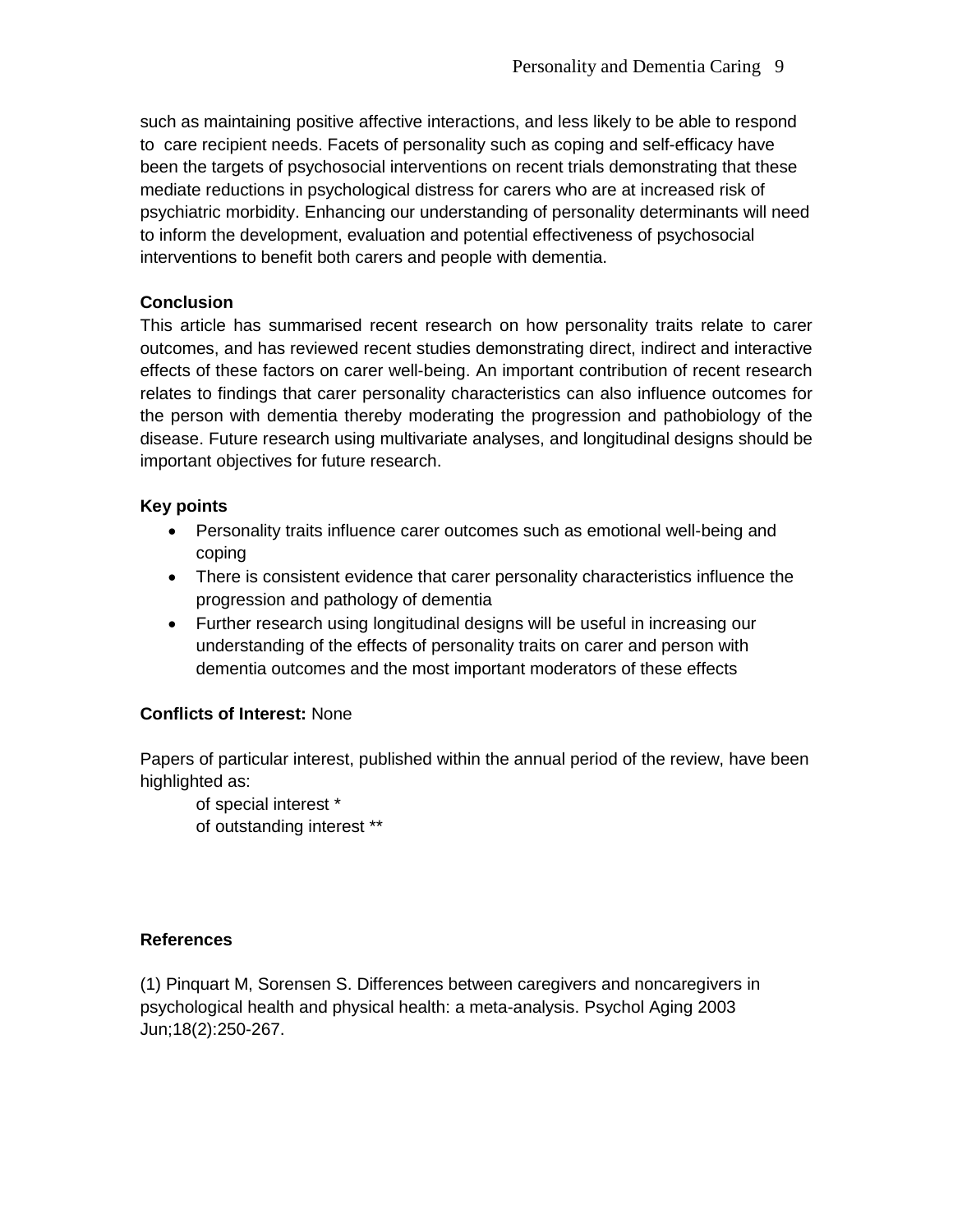(2) Pinquart M, Sorensen S. Associations of caregiver stressors and uplifts with subjective well-being and depressive mood: a meta-analytic comparison. Aging Ment Health 2004 Sep;8(5):438-449.

(3) Cooper C, Balamurali TB, Livingston G. A systematic review of the prevalence and covariates of anxiety in caregivers of people with dementia. Int Psychogeriatr 2007 Apr;19(2):175-195.

(4) Vitaliano PP, Young HM, Zhang J. Is caregiving a risk factor for illness? Current Directions in Psychological Sciences 2004;13:13-16.

(5) Vitaliano PP, Zhang J, Young HM, Caswell LW, Scanlan JM, Echeverria D. Depressed mood mediates decline in cognitive processing speed in caregivers. Gerontologist 2009 Feb;49(1):12-22.

(6) Pearlin LI, Mullan JT, Semple SJ, Skaff MM. Caregiving and the stress process: an overview of concepts and their measures. Gerontologist 1990 Oct;30(5):583-594.

(7) Pinquart M, Sorensen S. Gender differences in caregiver stressors, social resources, and health: an updated meta-analysis. J Gerontol B Psychol Sci Soc Sci 2006 Jan;61(1):P33-45.

(8) Li R, Cooper C, Bradley J, Shulman A, Livingston G. Coping strategies and psychological morbidity in family carers of people with dementia: a systematic review and meta-analysis. J Affect Disord 2012 Jun;139(1):1-11.

(9) Vitaliano PP, Young HM, Russo J. Burden: a review of measures used among caregivers of individuals with dementia. Gerontologist 1991 Feb;31(1):67-75.

(10) Lautenschlager NT, Kurz AF, Loi S, Cramer B. Personality of mental health caregivers. Curr Opin Psychiatry 2013 Jan;26(1):97-101.

(11) McCrae RR, Costa PT, Jr, Ostendorf F, Angleitner A, Hrebickova M, Avia MD, et al. Nature over nurture: temperament, personality, and life span development. J Pers Soc Psychol 2000 Jan; 78(1):173-186.

(12) Hooker K, Monahan DJ, Bowman SR, Frazier LD, Shifren K. Personality counts for a lot: predictors of mental and physical health of spouse caregivers in two disease groups. J Gerontol B Psychol Sci Soc Sci 1998 Mar;53(2):P73-85.

(13) Shurgot GR, Knight BG. Influence of neuroticism, ethnicity, familism, and social support on perceived burden in dementia caregivers: pilot test of the transactional stress and social support model. J Gerontol B Psychol Sci Soc Sci 2005 Nov;60(6):P331-P334.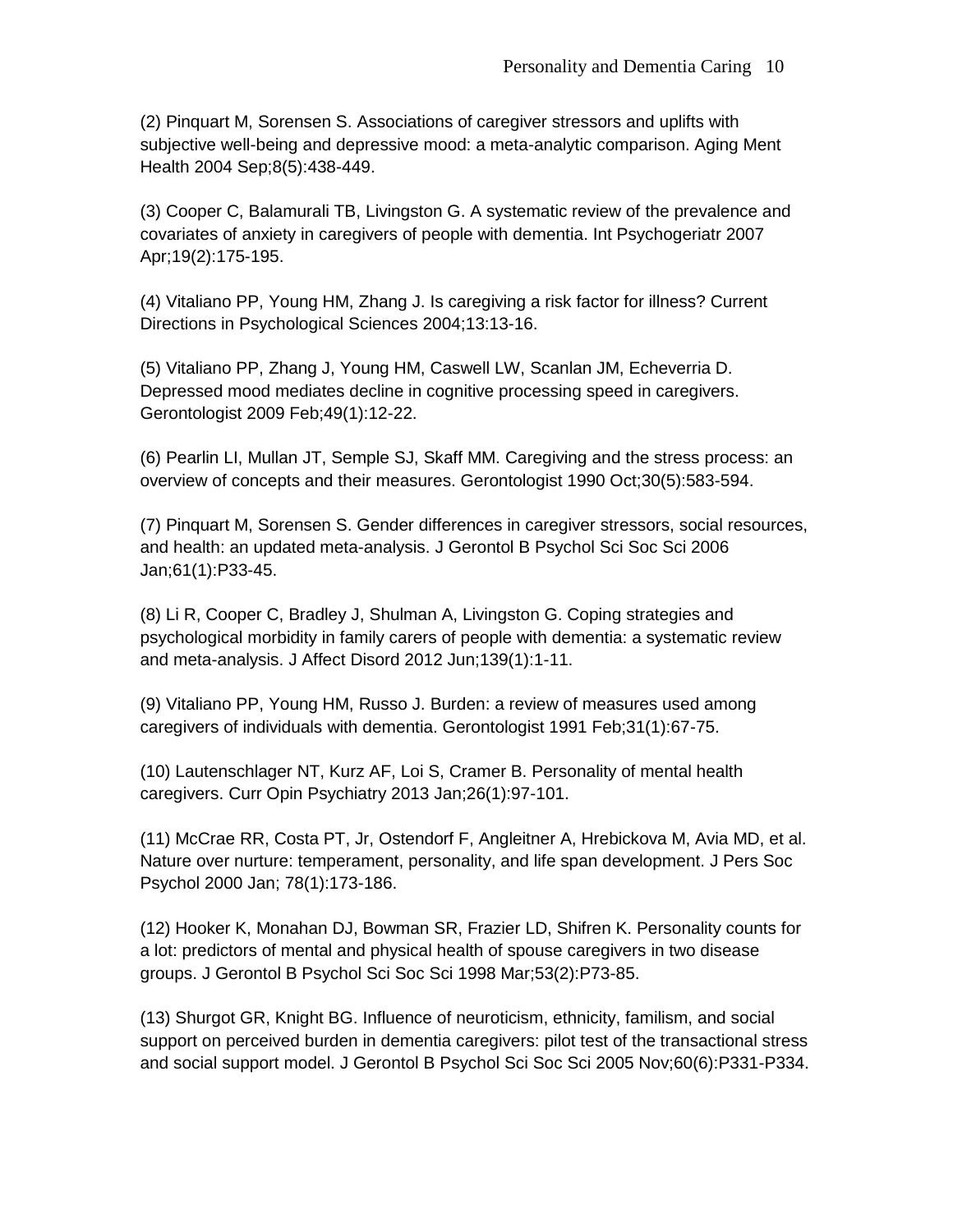(14) Hooker K, Monahan D, Shifren K, Hutchinson C. Mental and physical health of spouse caregivers: the role of personality. Psychol Aging 1992 Sep;7(3):367-375.

(15) Gallant MP, Connell CM. Neuroticism and depressive symptoms among spouse caregivers: do health behaviors mediate this relationship? Psychol Aging 2003 Sep;18(3):587-592.

(16) Jang Y, Clay OJ, Roth DL, Haley WE, Mittelman MS. Neuroticism and longitudinal change in caregiver depression: impact of a spouse-caregiver intervention program. Gerontologist 2004 Jun;44(3):311-317.

(17) Melo G, Maroco J, de Mendonca A. Influence of personality on caregiver's burden, depression and distress related to the BPSD. Int J Geriatr Psychiatry 2011 Dec;26(12):1275-1282.

(18) Pot AM, Deeg DJ, Knipscheer CP. Institutionalization of demented elderly: the role of caregiver characteristics. Int J Geriatr Psychiatry 2001 Mar;16(3):273-280.

(19) Bookwala J, Schulz R. The role of neuroticism and mastery in spouse caregivers' assessment of and response to a contextual stressor. J Gerontol B Psychol Sci Soc Sci 1998 May;53(3):P155-64.

(20) Gonzalez-Abraldes I, Millan-Calenti JC, Lorenzo-Lopez L, Maseda A. The influence of neuroticism and extraversion on the perceived burden of dementia caregivers: an exploratory study. Arch Gerontol Geriatr 2013 Jan-Feb;56(1):91-95.

\*This cross-sectional study of 33 dementia carers showed that neuroticism was a strong predictor of burden, depression and both trait and state anxiety, whereas extraversion was associated with lower levels of burden.

(21) McClendon MJ, Smyth KA. Quality of informal care for persons with dementia: dimensions and correlates. Aging Ment Health 2013;17(8):1003-1015.

**\*\*** In this cross-sectional mail survey of 148 dementia carers personality traits influenced caregiving style, with higher levels of agreeableness, conscientiousness, openness, and neuroticism associated with high quality care, whereas greater levels of extraversion predictive of more controlling and withdrawing styles of caring.

(22) Koerner SS, Kenyon DB, Shirai Y. Caregiving for elder relatives: which caregivers experience personal benefits/gains? Arch Gerontol Geriatr 2009 Mar-Apr;48(2):238-245.

(23) Weaving J, Orgeta V, Orrell M, Petrides KV. Predicting anxiety in carers of people with dementia: the role of trait emotional intelligence. Int Psychogeriatr 2014 Jul;26(7):1201-1209.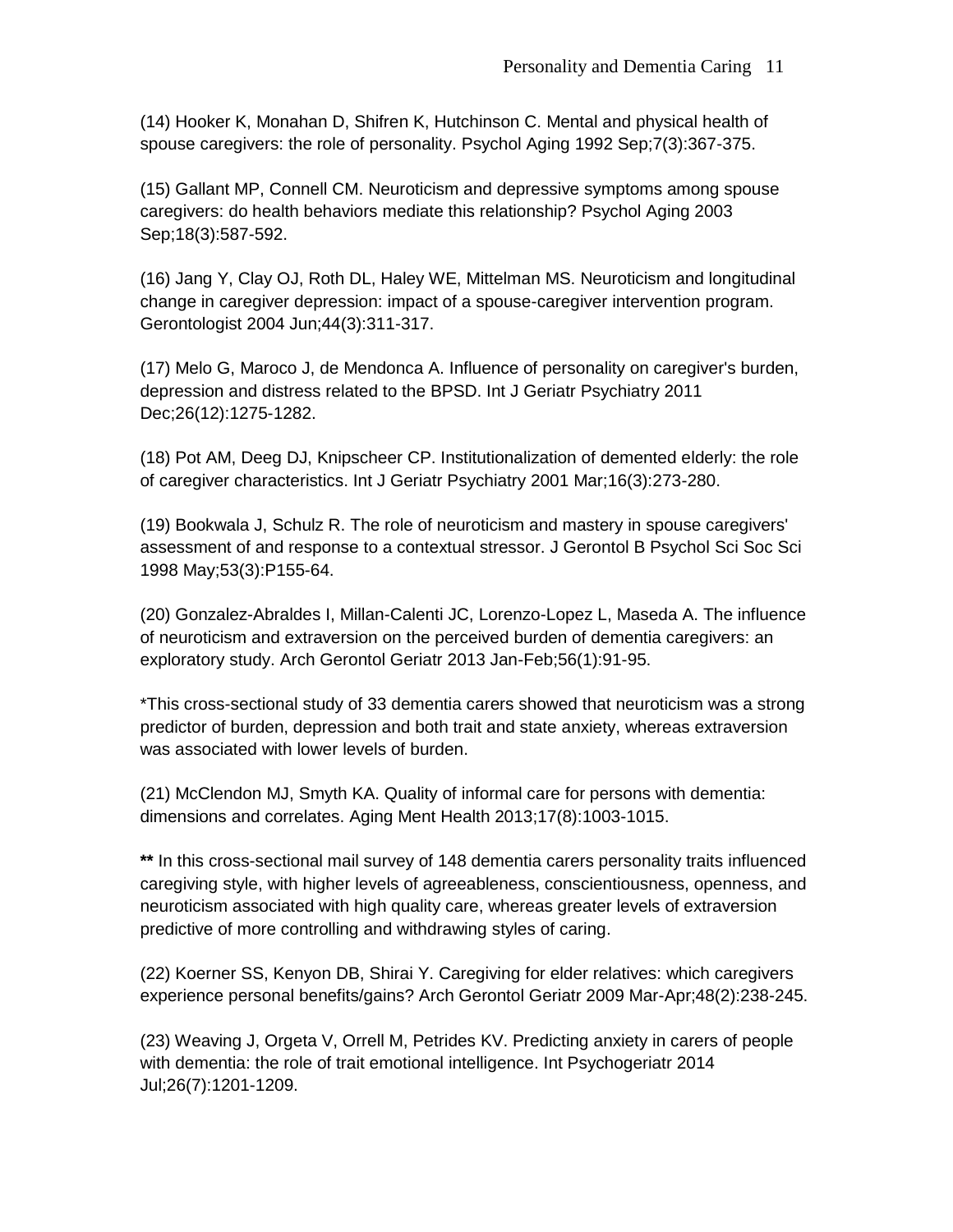**\*\*** This cross-sectional study examined associations of trait EI with several psychosocial outcomes in carers. Lower levels of trait EI predicted higher burden, and higher anxiety and depressive symptoms.

(24) Cheng ST, Lam LC, Kwok T, Ng NS, Fung AW. Self-efficacy is associated with less burden and more gains from behavioral problems of Alzheimer's disease in Hong Kong Chinese caregivers. Gerontologist 2013 Feb;53(1):71-80.

\* This study showed that domain specific self-efficacy beliefs, specifically for controlling upsetting thoughts was associated with burden and positive gains in caregiving.

(25) Zhang S, Edwards H, Yates P, Guo Q, Li C. Partial mediation role of self-efficacy between positive social interaction and mental health in family caregivers for dementia patients in Shanghai. PLoS One 2013 Dec 26;8(12):e83326.

\*This study showed that self-efficacy in gathering information and managing distress were partial mediators of the relationship between carer mental health and positive social interactions. Self-efficacy partially mediated the influence of frequency of BPSD on carer mental health.

(26) Zhang S, Guo Q, Edwards H, Yates P, Li C. Self-efficacy moderation and mediation roles on BPSD and social support influences on subjective caregiver burden in Chinese spouse caregivers of dementia patients. Int Psychogeriatr 2014 Jun 16:1-9.

\* In this study self-efficacy beliefs moderated the relationship between subjective burden and both BPSD and social support, whereas self-efficacy was found to fully mediate the effect of social support on carer burden.

(27) Shankar KN, Hirschman KB, Hanlon AL, Naylor MD. Burden in caregivers of cognitively impaired elderly adults at time of hospitalization: a cross-sectional analysis. J Am Geriatr Soc 2014 Feb;62(2):276-284.

\*This study demonstrated that self-efficacy for managing behavioural symptoms was a significant determinant of experienced burden at time of hospitalization.

(28) O'Dwyer ST, Moyle W, Zimmer-Gembeck M, De Leo D. Suicidal ideation in family carers of people with dementia: a pilot study. Int J Geriatr Psychiatry 2013 Nov;28(11):1182-1188.

\*\*In this cross-sectional survey, self-reported optimism differentiated between carers who have contemplated suicide versus non suicidal carers.

(29) Tay KC, Seow CC, Xiao C, Lee HM, Chiu HF, Chan SW. Structured interviews examining the burden, coping, self-efficacy and quality of life among family caregivers of persons with dementia in Singapore. Dementia (London) 2014 Feb 17.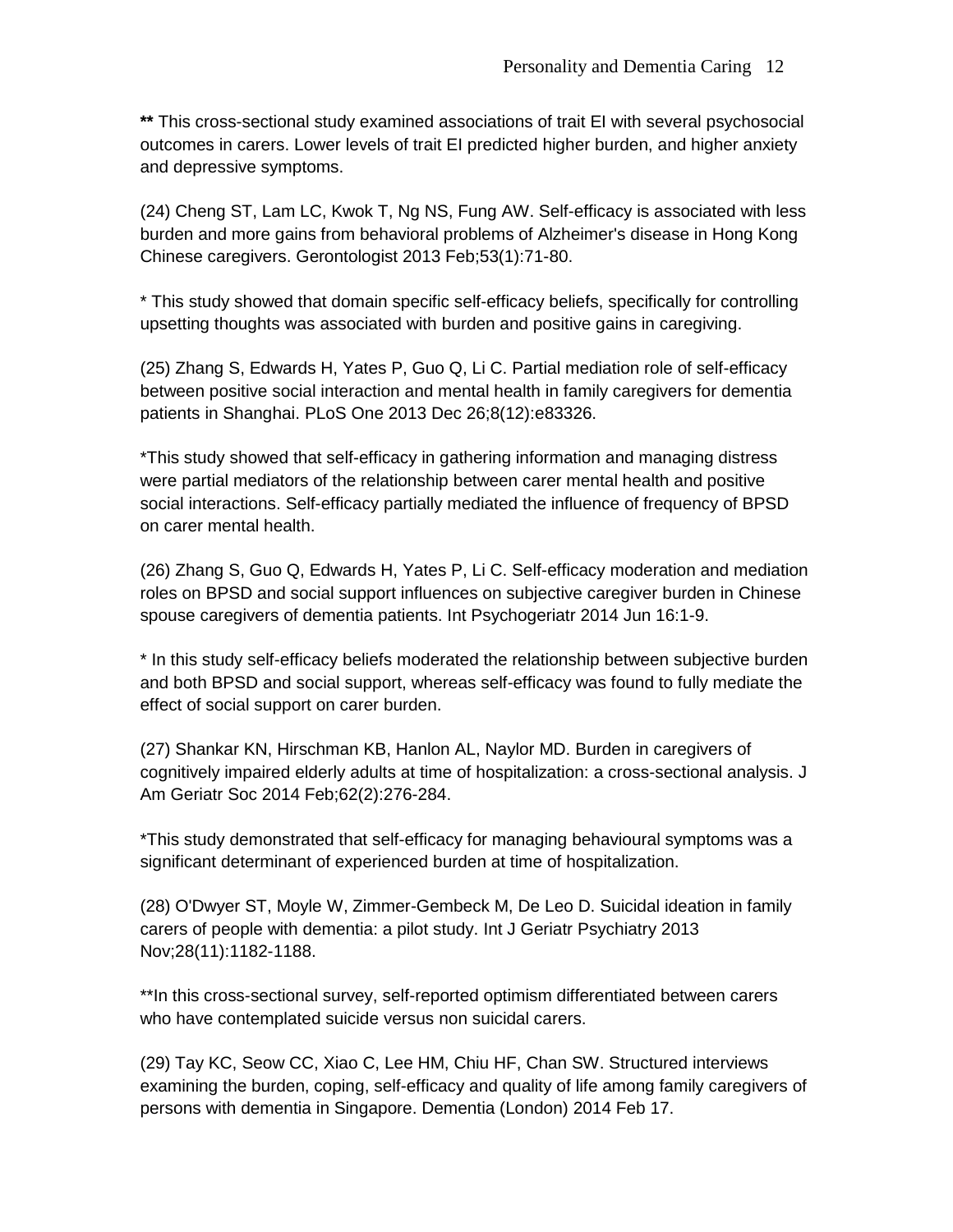\*This study shows that higher general perceived self-efficacy, is associated with increasing age, better psychological health and greater use of positive reframing.

(30) Bandura A editor. Self-efficacy: The exercise of control. New York: Freeman; 1997.

(31) Austrom MG, Geros KN, Hemmerlein K, McGuire SM, Gao S, Brown SA, et al. Use of a multiparty web based videoconference support group for family caregivers. Dementia (London) 2014 Jul 25.

\*This pilot study tested the feasibility of web-based on-line support group for dementia carers.

(32) Fortinsky RH, Delaney C, Harel O, Pasquale K, Schjavland E, Lynch J, et al. Results and lessons learned from a nurse practitioner-guided dementia care intervention for primary care patients and their family caregivers. Res Gerontol Nurs 2014 May-Jun;7(3):126-137.

\* This pilot study tested the feasibility of a nursing care intervention.

(33) Kwok T, Au A, Wong B, Mak V, Ho F. Effectiveness of online cognitive behavioral therapy on family caregivers of people with dementia. Clin Interv Aging. 2014;9:631-6.

\* This pilot study investigated the feasibility of an online CBT-based intervention in improving the self-efficacy in dementia carers using a pre-post evaluation design.

(34) Kwok T, Wong B, Ip I, Chui K, Young D, Ho F. Telephone-delivered psychoeducational intervention for Hong Kong Chinese dementia caregivers: a singleblinded randomized controlled trial. Clin Interv Aging 2013;8:1191-1197.

**\*\*** This pilot RCT investigating the effectiveness of a telephone CBT-based psychoeducational intervention improved self-efficacy for gaining respite.

(35) Huang HL, Kuo LM, Chen YS, Liang J, Huang HL, Chiu YC, et al. A home-based training program improves caregivers' skills and dementia patients' aggressive behaviors: a randomized controlled trial. Am J Geriatr Psychiatry 2013 Nov;21(11):1060- 1070.

**\*\***In this pilot RCT individualised home-based training for managing behavioural symptoms improved general carer self-efficacy.

(36) Tremont G, Davis J, Papandonatos GD, Grover C, Ott BR, Fortinsky RH, et al. A telephone intervention for dementia caregivers: background, design, and baseline characteristics. Contemp Clin Trials 2013 Nov;36(2):338-347.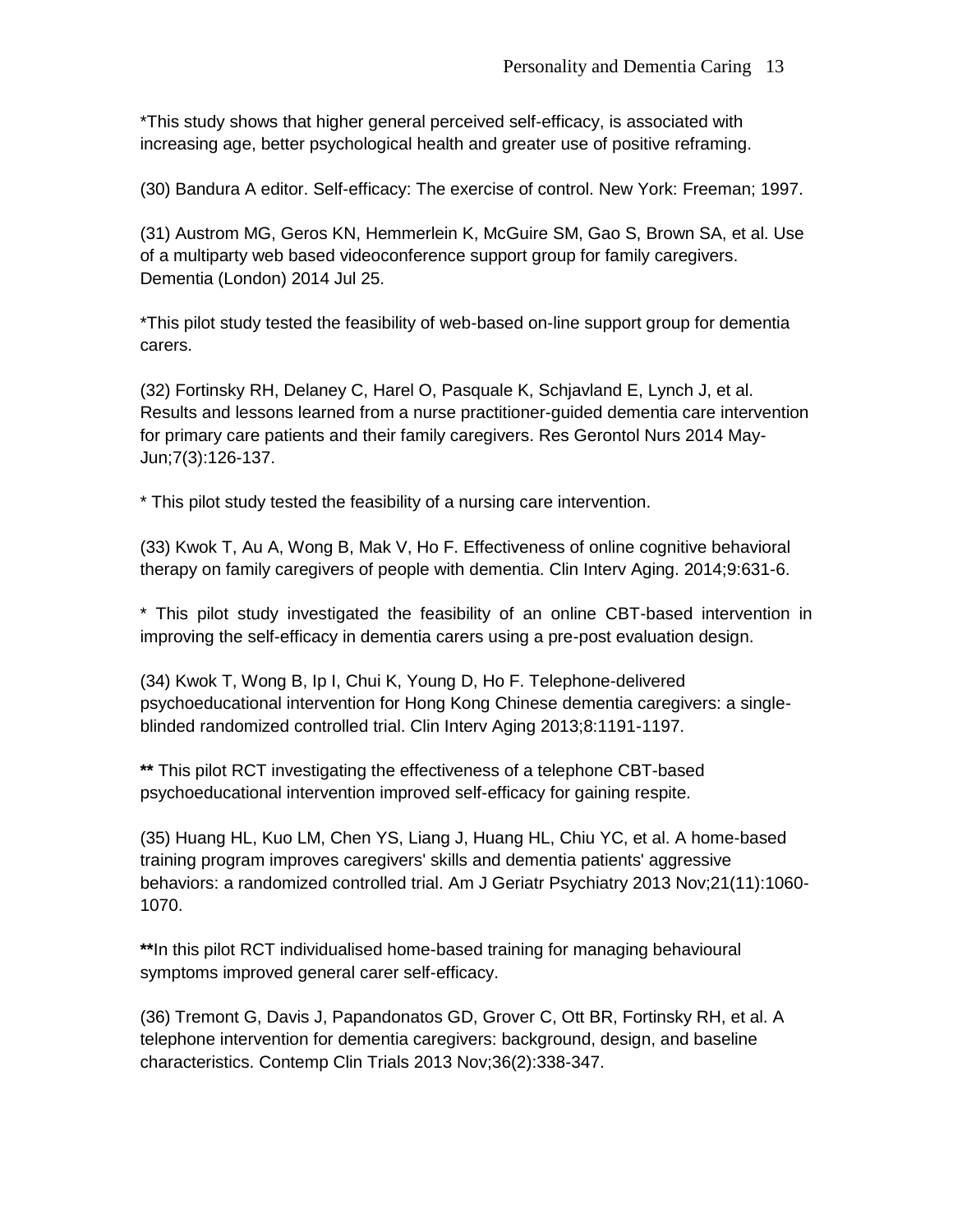**\*\*** This ongoing RCT is testing the effectiveness of a telephone-based psychoeducational intervention in improving self-efficacy in highly distressed caregivers.

(37) Antonovsky A. The structure and properties of the sense of coherence scale. Soc Sci Med 1993 Mar;36(6):725-733.

(38) Orgeta V, Sterzo EL. Sense of coherence, burden, and affective symptoms in family carers of people with dementia. Int Psychogeriatr 2013 Jun;25(6):973-980.

\* In this cross-sectional study carers with high levels of SOC reported lower levels of anxiety and depressive symptoms, whereas SOC mediated the relationship between caregiver burden and psychological distress.

(39) Matsushita M, Ishikawa T, Koyama A, Hasegawa N, Ichimi N, Yano H, et al. Is sense of coherence helpful in coping with caregiver burden for dementia? Psychogeriatrics 2014 Jun;14(2):87-92.

\* This study shows that SOC is a strong predictor of personal (personal strain) as opposed to role overload (role strain) aspects of burden.

(40) Infurna FJ, Gerstorf D, Zarit SH. Substantial changes in mastery perceptions of dementia caregivers with the placement of a care recipient. J Gerontol B Psychol Sci Soc Sci 2013 Mar;68(2):202-214.

**\*\*** In this longitudinal study placement of the person with dementia was associated with decreases in mastery immediately after placement but increased during the first year of nursing care.

(41) Simpson C, Carter P. Short-term changes in sleep, mastery & stress: impacts on depression and health in dementia caregivers. Geriatr Nurs 2013 Nov-Dec;34(6):509- 516.

\* In this cross-sectional study mastery specific to the caregiving role as opposed to global perceived mastery increased over time and was a significant predictor of physical health at baseline.

(42) Pagan-Ortiz ME, Cortes DE, Rudloff N, Weitzman P, Levkoff S. Use of an Online Community to Provide Support to Caregivers of People With Dementia. J Gerontol Soc Work 2014 Apr 1:1-16.

\* This pilot study tested the feasibility of a community on-line support group for dementia carers.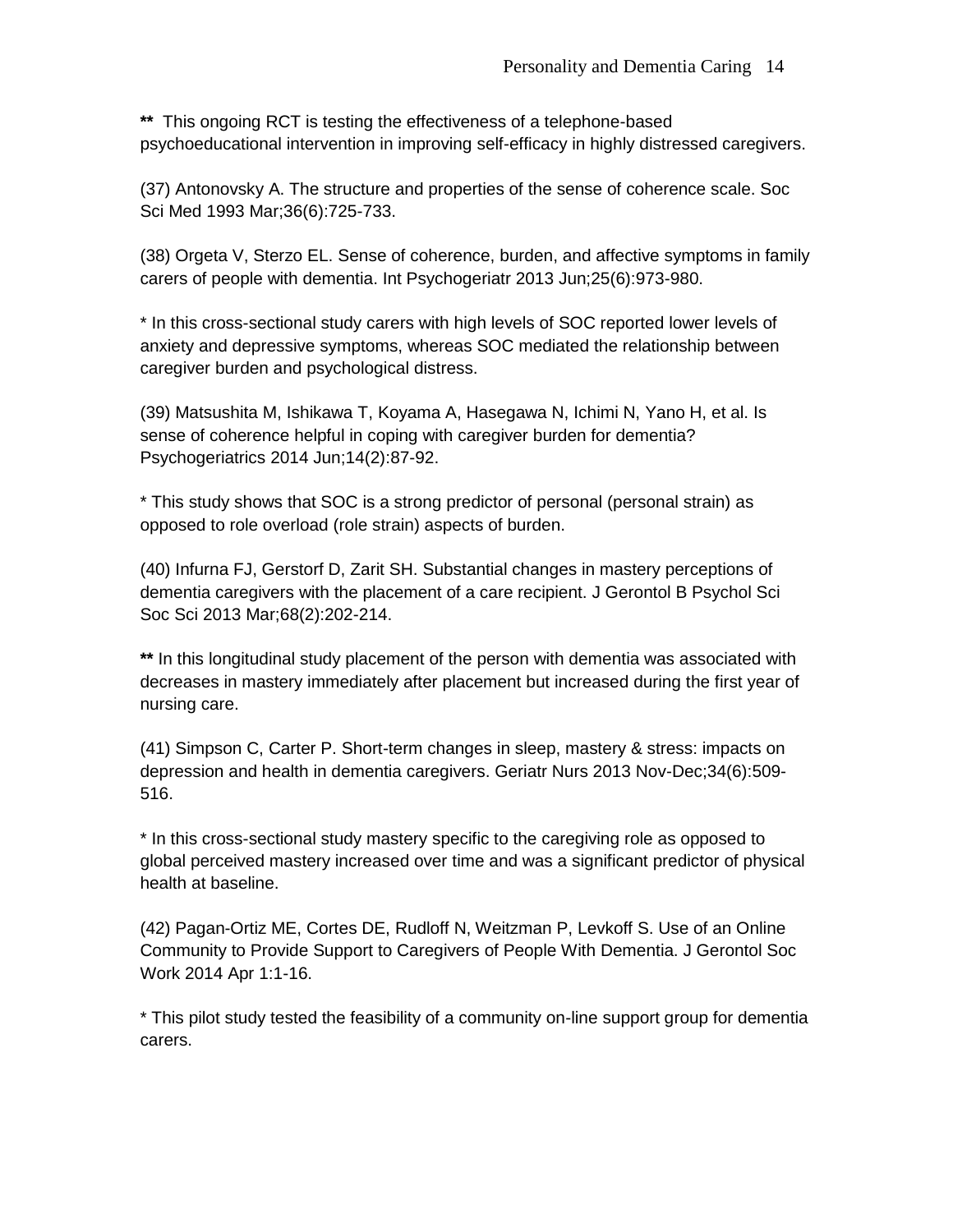(43) Chiu M, Wesson V, Sadavoy J. Improving caregiving competence, stress coping, and mental well-being in informal dementia carers. World J Psychiatry 2013 Sep 22;3(3):65-73.

\* This pilot study tested the feasibility of a psychosocial intervention targeting problemsolving skills.

(44) Judge KS, Yarry SJ, Looman WJ, Bass DM. Improved Strain and Psychosocial Outcomes for Caregivers of Individuals with Dementia: Findings from Project ANSWERS. Gerontologist 2013 Apr;53(2):280-292.

**\*\*** In this RCT, an integrated educational-based skills intervention incorporating cognitive rehabilitation for the person with dementia, significantly increased carer mastery.

(45) Blom MM, Bosmans JE, Cuijpers P, Zarit SH, Pot AM. Effectiveness and costeffectiveness of an internet intervention for family caregivers of people with dementia: design of a randomized controlled trial. BMC Psychiatry 2013 Jan 10;13:17-244X-13-17.

**\*\*** This ongoing RCT is currently investigating personal mastery as a modifying variable in an online psyco-educational intervention aimed at reducing carer depressive symptoms.

(46) Li R, Cooper C, Livingston G. Relationship of coping style to mood and anxiety disorders in dementia carers. Curr Opin Psychiatry 2014 Jan;27(1):52-56.

**\*\***This systematic review showed that greater use of dysfunctional coping and less use of acceptance and emotional support are strong predictors of both anxiety and depressive symptoms in dementia carers.

(47) Piercy KW, Fauth EB, Norton MC, Pfister R, Corcoran CD, Rabins PV, et al. Predictors of dementia caregiver depressive symptoms in a population: the Cache County dementia progression study. J Gerontol B Psychol Sci Soc Sci 2013 Nov;68(6):921-926.

\* This study showed that carers who are more likely to use wishful thinking experience higher depressive symptoms.

(48) Huang MF, Huang WH, Su YC, Hou SY, Chen HM, Yeh YC, et al. Coping Strategy and Caregiver Burden Among Caregivers of Patients With Dementia. Am J Alzheimers Dis Other Demen 2013 Jun 29.

\* In this study wishful thinking was a strong predictor of frequency of disruptive behaviours such as aggression, and ability to cope with depressive symptoms experienced by the person with dementia.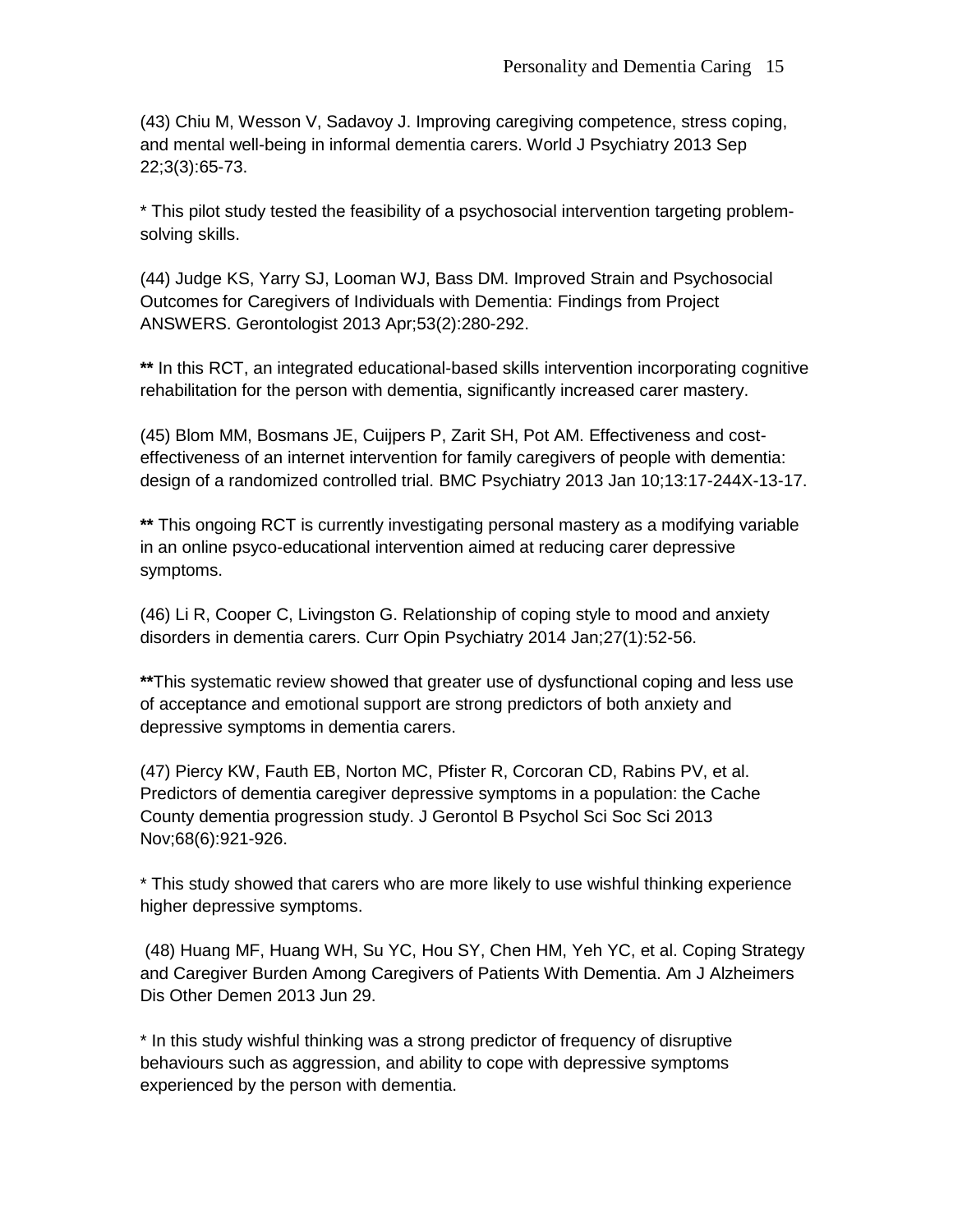(49) Wong CC, Wallhagen MI. Family caregivers of individuals with frontotemporal dementia: examining the relationship between coping and caregiver physical and mental health. J Gerontol Nurs 2014 Jan;40(1):30-40.

\*In this study emotion-focused coping was a significant predictor of caregiver mental health in carers of people with frontotemporal dementia experiencing BPSD.

(50) Livingston G, Barber J, Rapaport P, Knapp M, Griffin M, King D, et al. Clinical effectiveness of a manual based coping strategy programme (START, STrAtegies for RelaTives) in promoting the mental health of carers of family members with dementia: pragmatic randomised controlled trial. BMJ 2013 Oct 25;347:f6276.

\*\*In this RCT, a coping strategies-based intervention, was effective in decreasing carer depressive symptoms and depression caseness.

(51) Li R, Cooper C, Barber J, Rapaport P, Griffin M, Livingston G. Coping strategies as mediators of the effect of the START (strategies for RelaTives) intervention on psychological morbidity for family carers of people with dementia in a randomised controlled trial. J Affect Disord 2014 Jul 17;168C:298-305.

\* In this study reductions in depressive symptoms were mediated by increased use of emotion-focused coping only in carers meeting diagnostic criteria for depression at baseline.

(52) Lopez J, Romero-Moreno R, Marquez-Gonzalez M, Losada A. Anger and Health in Dementia Caregivers: Exploring the Mediation Effect of Optimism. Stress Health 2013 Oct 10.

\*In this study optimism predicted levels of vitality and angry reactions, and partially mediated the relationship between anger and vitality in dementia carers.

(53) Contador I, Fernandez-Calvo B, Palenzuela DL, Campos FR, Rivera-Navarro J, Lucena VM. A Control-Based Multidimensional Approach to the Role of Optimism in the Use of Dementia Day Care Services. Am J Alzheimers Dis Other Demen 2013 Jul 9.

\* This study showed that carers with higher levels of expectancies for success, combined with high self-efficacy and an internal locus of control, were more likely to report use of dementia care services.

(54) Bruvik FK, Ulstein ID, Ranhoff AH, Engedal K. The effect of coping on the burden in family carers of persons with dementia. Aging Ment Health 2013;17(8):973-978.

\*This study showed that locus of control was the strongest predictor of burden after controlling for frequency of BPSD.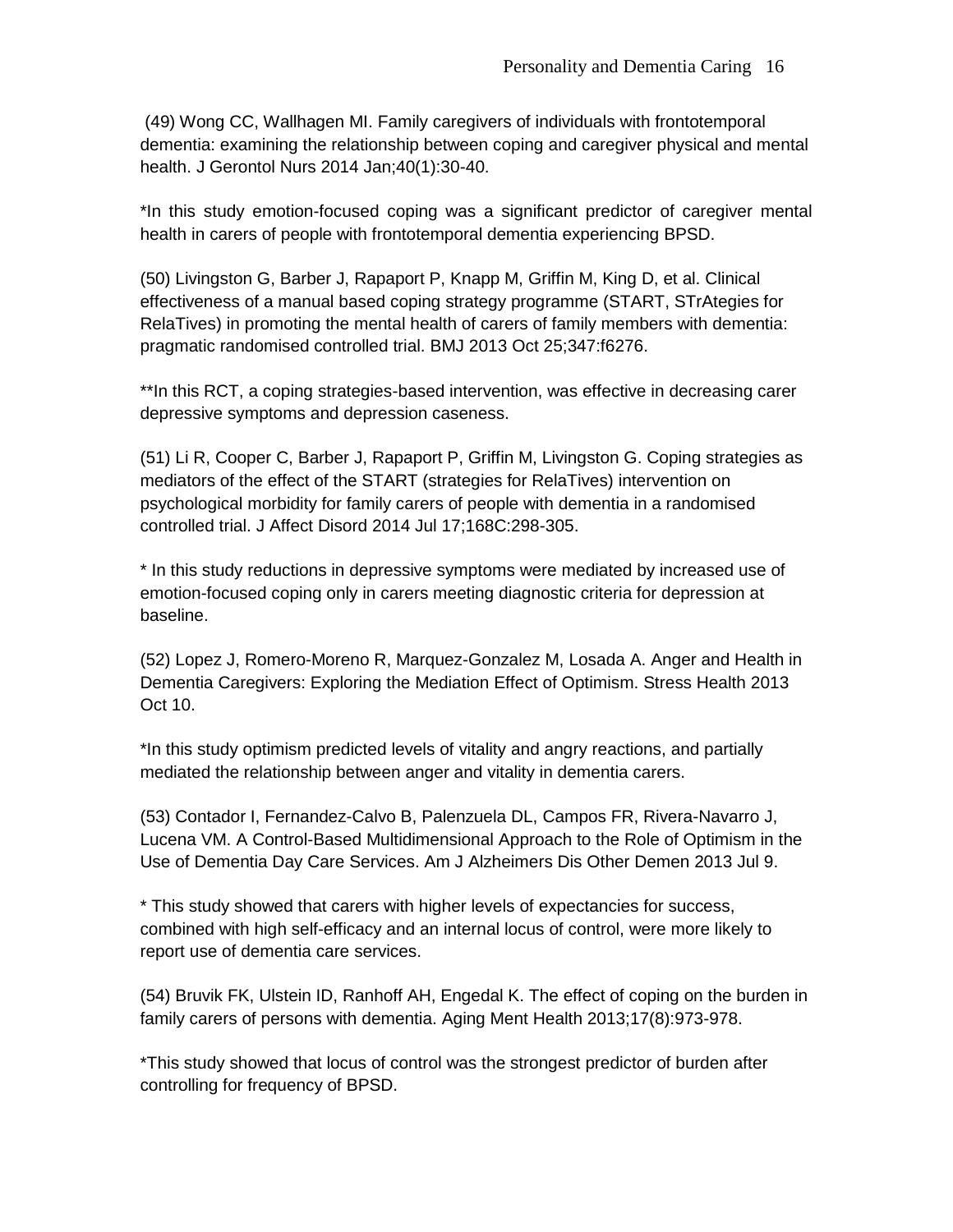(55) Vandeweerd C, Paveza GJ, Walsh M, Corvin J. Physical mistreatment in persons with Alzheimer's disease. J Aging Res 2013;2013:920324.

**\*\***This study showed that carers reporting higher levels of self-esteem were less likely to engage in violent behaviour towards their relative.

(56) Garcia-Alberca JM, Cruz B, Lara JP, Garrido V, Lara A, Gris E, et al. The experience of caregiving: the influence of coping strategies on behavioral and psychological symptoms in patients with Alzheimer's disease. Aging Ment Health 2013;17(5):615-622.

\* In this study use of disengagement coping independently contributed to the prediction of both frequency and severity of BPSD.

(57) Norton MC, Clark C, Fauth EB, Piercy KW, Pfister R, Green RC, et al. Caregiver personality predicts rate of cognitive decline in a community sample of persons with Alzheimer's disease. The Cache County Dementia Progression Study. Int Psychogeriatr 2013 Oct;25(10):1629-1637.

\*\* In this study carer neuroticism, measured by the NEO-FFI, predicted faster cognitive decline in the person with dementia, specifically for adult-child caregivers, whereas higher levels of extraversion were predictive of slower decline in this subgroup.

(58) Tschanz JT, Piercy K, Corcoran CD, Fauth E, Norton MC, Rabins PV, et al. Caregiver coping strategies predict cognitive and functional decline in dementia: the Cache County Dementia Progression Study. Am J Geriatr Psychiatry 2013 Jan;21(1):57- 66.

\*\* In this study greater use of problem-focused coping and counting blessings, predicted slower cognitive decline in the person with dementia, whereas seeking social support was predictive of slower dementia severity.

(59) Ruiz JM, Matthews KA, Scheier MF, Schulz R. Does who you marry matter for your health? Influence of patients' and spouses' personality on their partners' psychological well-being following coronary artery bypass surgery. J Pers Soc Psychol 2006 Aug;91(2):255-267.

(60) Bakker C, de Vugt ME, van Vliet D, Verhey FR, Pijnenburg YA, Vernooij-Dassen MJ, et al. Predictors of the time to institutionalization in young- versus late-onset dementia: results from the Needs in Young Onset Dementia (NeedYD) study. J Am Med Dir Assoc 2013 Apr;14(4):248-253.

\*In this study sense of competence in carers but not BPSD-related distress, was the strongest predictor of institutionalisation for both late and young onset dementia.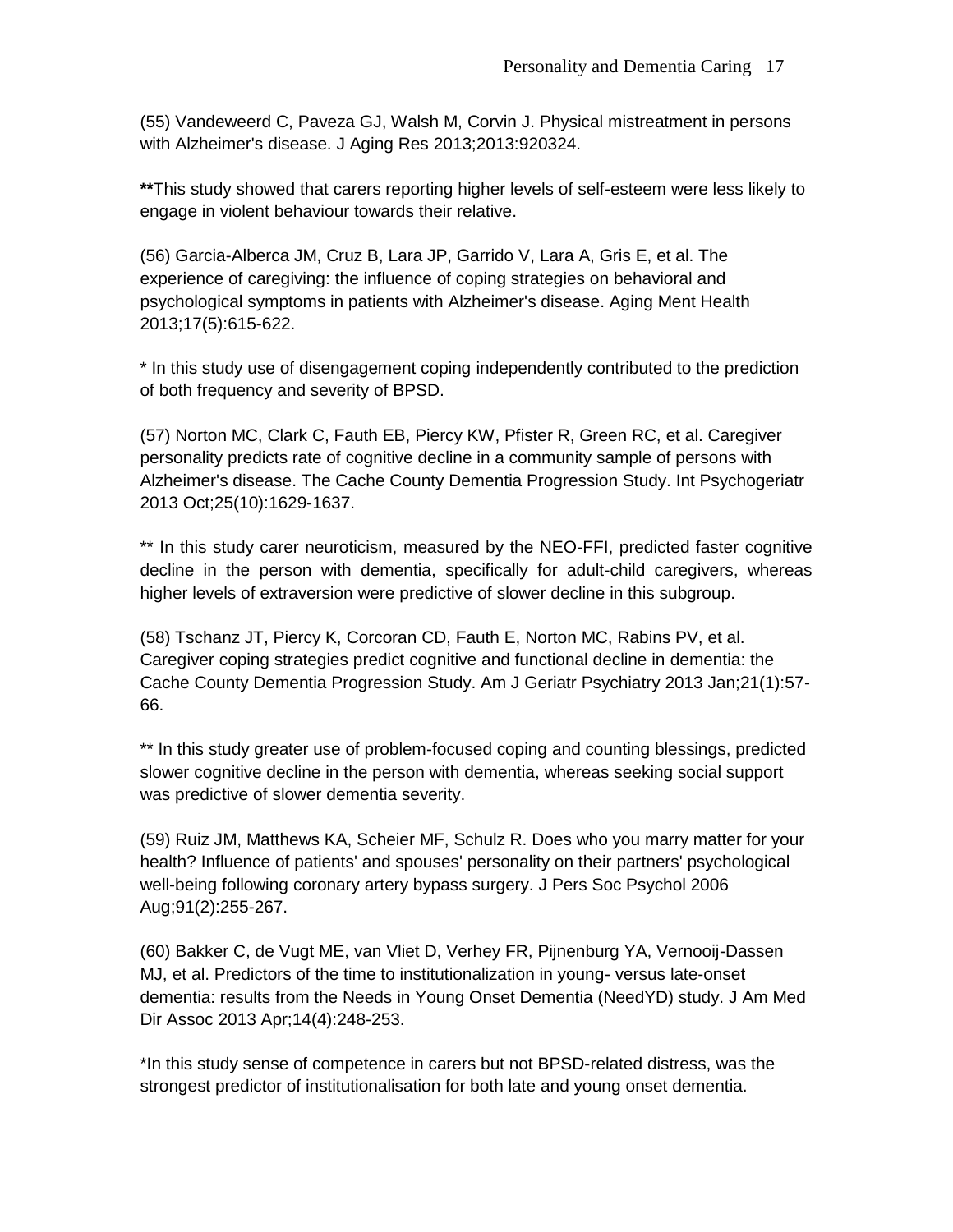(61) Simpson C, Carter P. Mastery: a comparison of wife and daughter caregivers of a person with dementia. Journal of Holistic Nursing 2013;31:113-120.

\* In this study caregiving mastery was a significant predictor of depressive symptoms only in wife caregivers.

(62) Kuo LM, Huang HL, Hsu WC, Shyu YI. Health-Related Quality of Life and Self-Efficacy of Managing Behavior Problems for Family Caregivers of Vascular Dementia and Alzheimer's Disease Patients. Dement Geriatr Cogn Disord 2014 Jul 9;38(5-6):310- 320.

\* This study showed that carers of people with VaD exhibited greater self-efficacy in handling verbally aggressive and non-aggressive behaviours, whereas higher selfefficacy in managing behavioural problems was a strong predictor of mental health in this subgroup.

(63) Li R, Cooper C, Austin A, Livingston G. Do changes in coping style explain the effectiveness of interventions for psychological morbidity in family carers of people with dementia? A systematic review and meta-analysis. Int Psychogeriatr 2013 Feb;25(2):204-214.

\* This systematic review found that interventions targeting coping and affective symptoms in dementia carers increase the use of both positive and dysfunctional coping strategies immediately post intervention.

(64) Sequeira C. Difficulties, coping strategies, satisfaction and burden in informal Portuguese caregivers. J Clin Nurs 2013 Feb;22(3-4):491-500.

\* This study showed that carers of older people with physical dependence were more likely to use coping strategies associated with provision of care, and reappraising the situation in comparison to carers of people with Alzheimer's disease.

(65) Merritt MM, McCallum TJ. Too much of a good thing?: Positive religious coping predicts worse diurnal salivary cortisol patterns for overwhelmed African American female dementia family caregivers. Am J Geriatr Psychiatry 2013 Jan;21(1):46-56.

\* In this study caring for patients with a higher number of BPSD was associated with greater use of positive religious coping, with the later a strong predictor of higher cortisol responses.

(66) Mausbach BT, Chattillion EA, Roepke SK, Patterson TL, Grant I. A comparison of psychosocial outcomes in elderly Alzheimer caregivers and noncaregivers. Am J Geriatr Psychiatry 2013 Jan;21(1):5-13.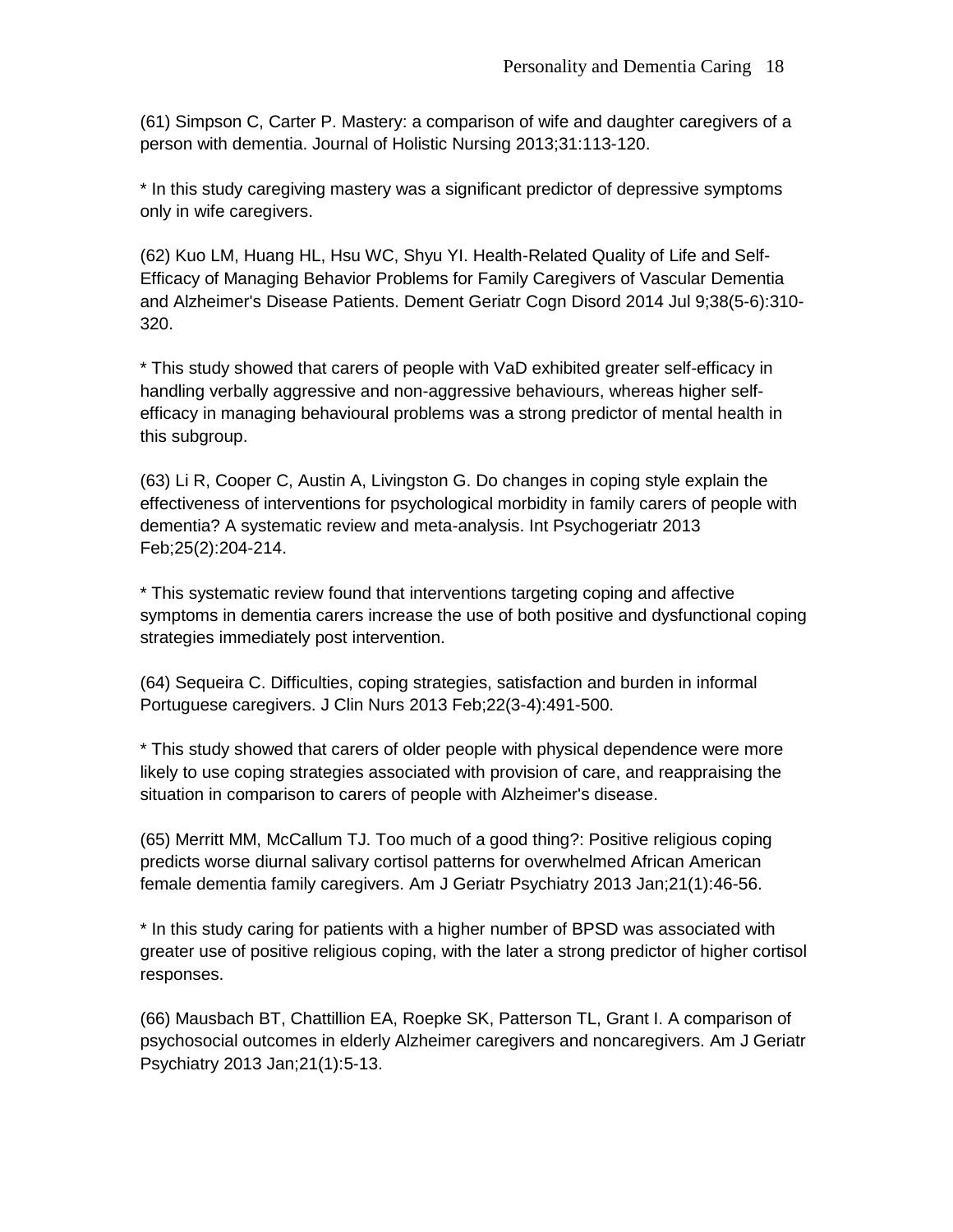\* This study showed that dementia carers use less positive coping overall and exhibit lower levels of self-efficacy for problem solving in comparison to non-carers.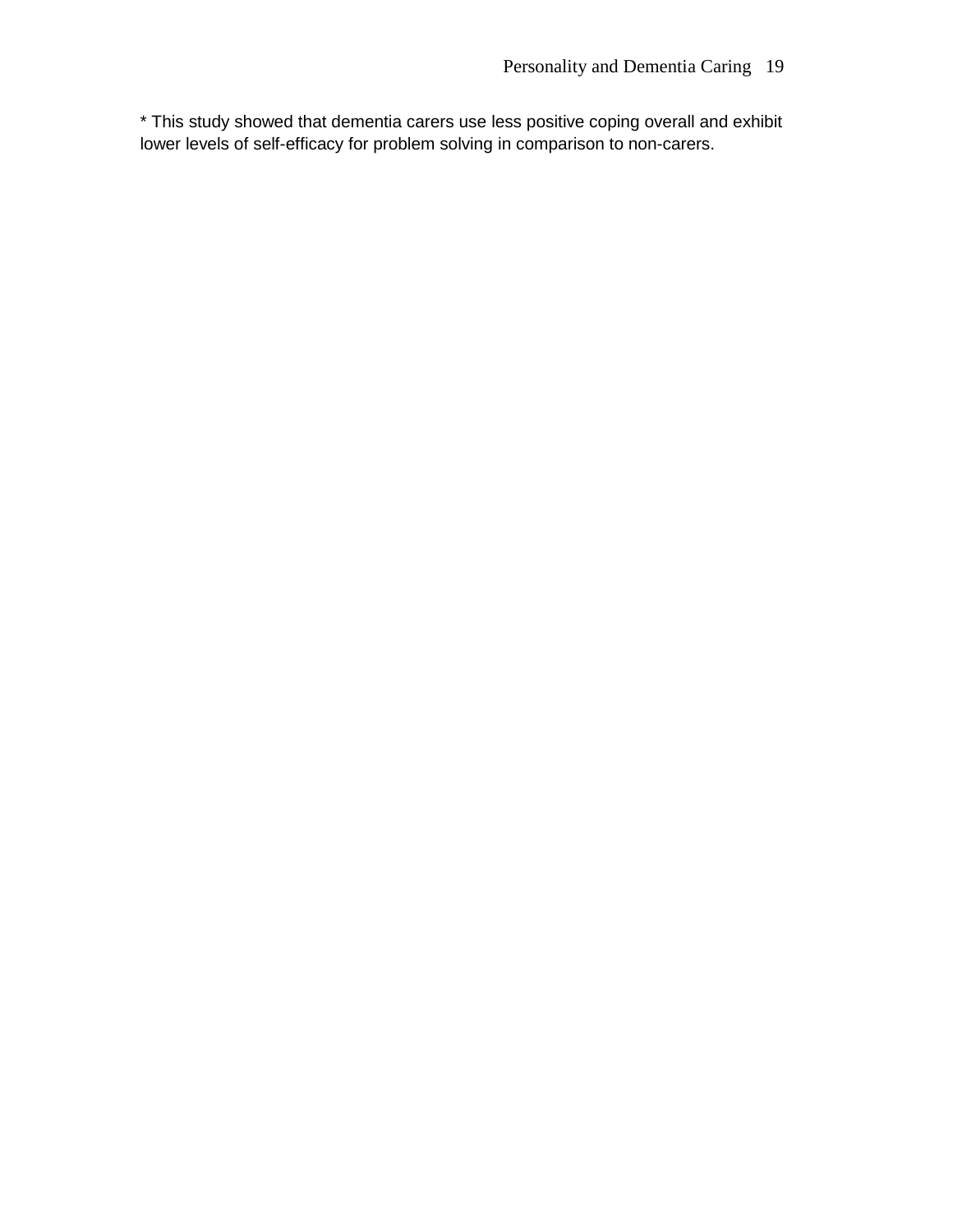| Personality contruct                                       | Questionnaire                                                           | Study |
|------------------------------------------------------------|-------------------------------------------------------------------------|-------|
| Trait Emotional Intelligence (trait EI)                    | Trait Emotional Intelligence Questionnaire-Short Form (TEIQue-SF)       |       |
| Personality                                                | NEO Personality Inventory - Revised (NEO-PIR)                           |       |
|                                                            | NEO Five Factor Inventory (NEO-FFI),                                    |       |
|                                                            | Big Five Inventory (BFI)                                                |       |
| Sense of coherence                                         | Sense of Coherence Scale (SOC)                                          |       |
| Coping                                                     | Brief Coping Orientation to Problems Experienced inventory (Brief COPE) |       |
|                                                            | Coping Strategies Inventory (CSI)                                       |       |
|                                                            | Caregiver Assessment of Managing Index (CAMI)                           |       |
|                                                            | Religious Coping scale (RCOPE)                                          |       |
| Self-efficacy                                              | Coping Self-Efficacy Scale (CSES)                                       |       |
|                                                            | Ways of Coping Checklist Revised (WCCL-R)                               |       |
|                                                            | Revised Scale for Caregiving Self-Efficacy (RSCSE)                      |       |
|                                                            | Agitation Management Self-Efficacy Scale (AMSS)                         |       |
|                                                            | Self-Efficacy Questionnaire for Chinese Family Caregivers (SEQCFC)      |       |
|                                                            | General Perceived Self-Efficacy Scale (GPSE)                            |       |
| Optimism                                                   | Life Orientation Test Revised (LOT-R)                                   |       |
| Generalised expectancies of control<br>(Grounded Optimism) | Battery of Generalized Expectancies of Control Scales (BEEGC-20)        |       |
| Locus of control                                           | Locus of Control Behaviour Scale (LCBS)                                 |       |
| Mastery                                                    | Personal Mastery Scale (PMS)                                            |       |
|                                                            | Caregiving Mastery Scale (CMS)                                          |       |

Table 1